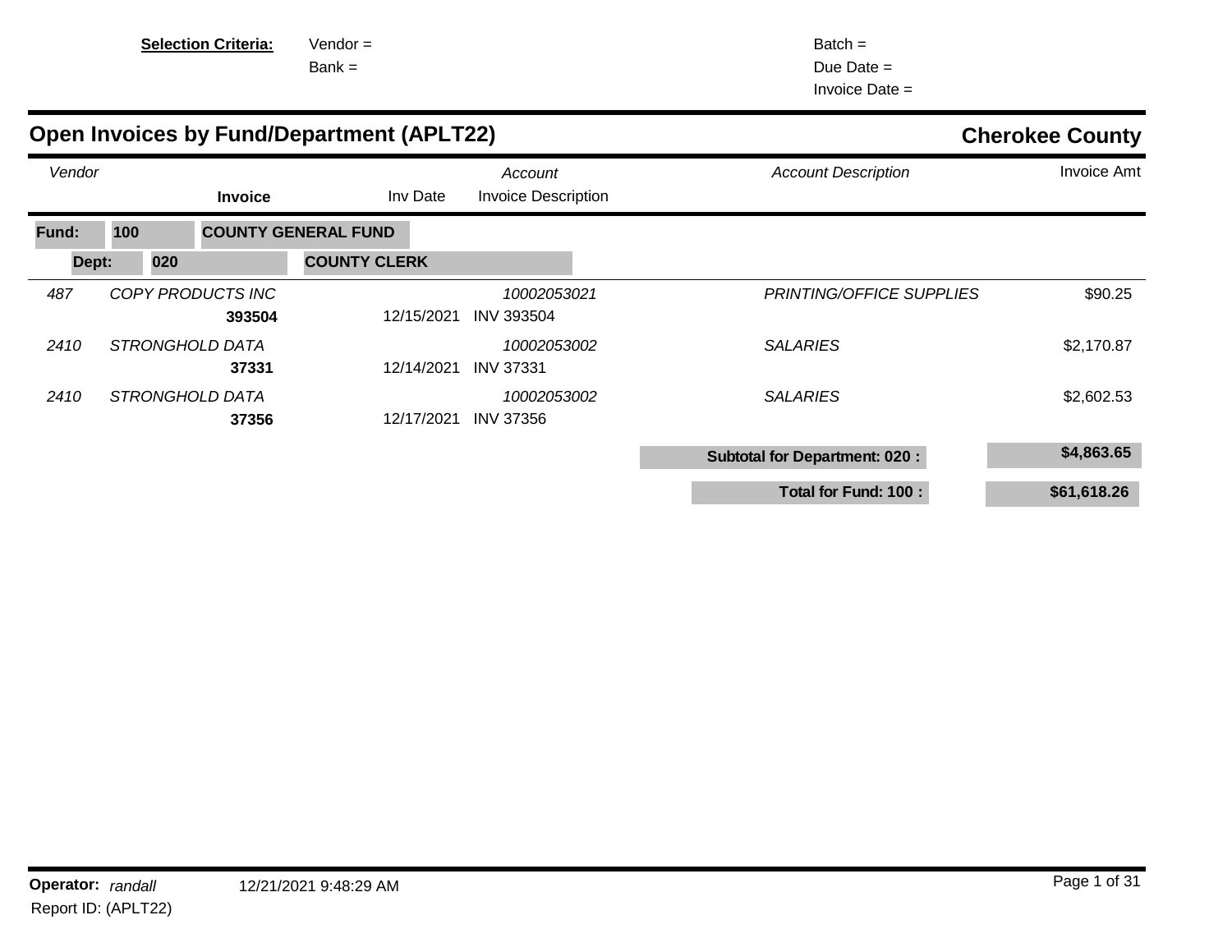| <b>Open Invoices by Fund/Department (APLT22)</b> | <b>Cherokee County</b> |                              |                                                    |                                                     |                                                                     |                    |
|--------------------------------------------------|------------------------|------------------------------|----------------------------------------------------|-----------------------------------------------------|---------------------------------------------------------------------|--------------------|
| Vendor                                           |                        | <b>Invoice</b>               | Inv Date                                           | Account<br><b>Invoice Description</b>               | <b>Account Description</b>                                          | <b>Invoice Amt</b> |
| Fund:                                            | 100                    |                              | <b>COUNTY GENERAL FUND</b>                         |                                                     |                                                                     |                    |
| Dept:                                            | 040                    |                              | <b>ATTORNEY</b>                                    |                                                     |                                                                     |                    |
| 9175                                             |                        | 1229 AT                      | CLERK OF THE DISTRICT COURT COLUMBUS<br>12/20/2021 | 10004053075<br>2022 REGISTRATION/KURT BENECKE#27522 | <b>DUES/SUBSCRIPTIONS</b>                                           | \$10.00            |
| 9175                                             |                        | 1229                         | CLERK OF THE DISTRICT COURT COLUMBUS<br>12/20/2021 | 10004053075                                         | <b>DUES/SUBSCRIPTIONS</b><br>2022 REGISTRATION/NATHAN COLEMAN#20862 | \$10.00            |
| 537                                              |                        | CULLIGAN OF JOPLIN<br>202770 | 12/20/2021                                         | 10004053068<br><b>INV 202770</b>                    | <b>OTHER COMMODITIES</b>                                            | \$19.40            |
|                                                  |                        |                              |                                                    |                                                     | <b>Subtotal for Department: 040:</b>                                | \$39.40            |
|                                                  |                        |                              |                                                    |                                                     | Total for Fund: 100 :                                               | \$61,618.26        |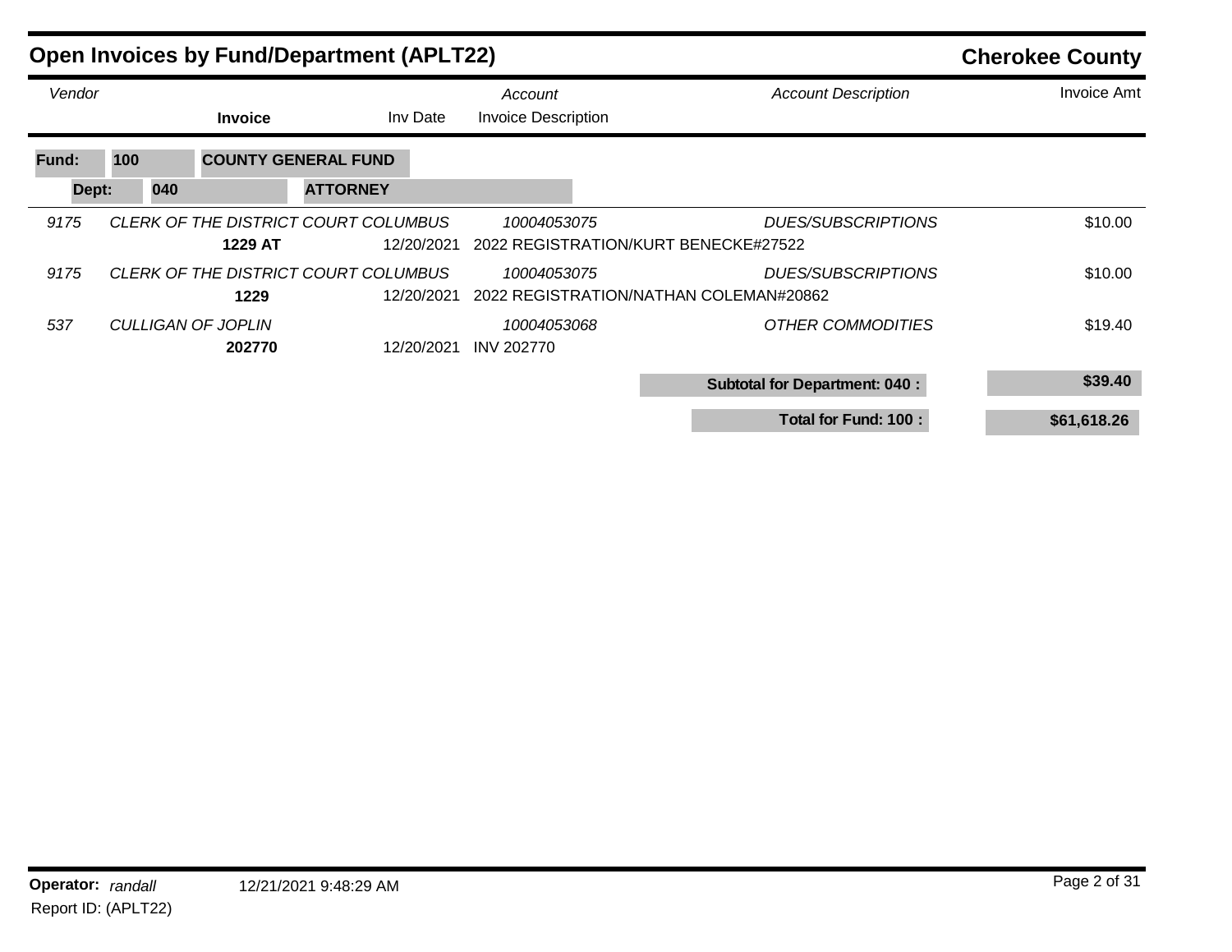|        | <b>Open Invoices by Fund/Department (APLT22)</b> |                                                |                            |            |                                       |  |                                                                        |                    |  |
|--------|--------------------------------------------------|------------------------------------------------|----------------------------|------------|---------------------------------------|--|------------------------------------------------------------------------|--------------------|--|
| Vendor |                                                  | <b>Invoice</b>                                 |                            | Inv Date   | Account<br><b>Invoice Description</b> |  | <b>Account Description</b>                                             | <b>Invoice Amt</b> |  |
| Fund:  | 100                                              |                                                | <b>COUNTY GENERAL FUND</b> |            |                                       |  |                                                                        |                    |  |
| Dept:  | 050                                              |                                                | <b>REGISTER OF DEEDS</b>   |            |                                       |  |                                                                        |                    |  |
| 444    |                                                  | <b>COLUMBUS NEWS REPORT</b><br><b>1229 ROD</b> |                            | 12/17/2021 | 10005053075                           |  | <b>DUES/SUBSCRIPTIONS</b><br>SUBSCRIPTION/REGISTER OF DEEDS, 12 MONTHS | \$135.00           |  |
|        |                                                  |                                                |                            |            |                                       |  | <b>Subtotal for Department: 050:</b>                                   | \$135.00           |  |
|        |                                                  |                                                |                            |            |                                       |  | Total for Fund: 100 :                                                  | \$61,618.26        |  |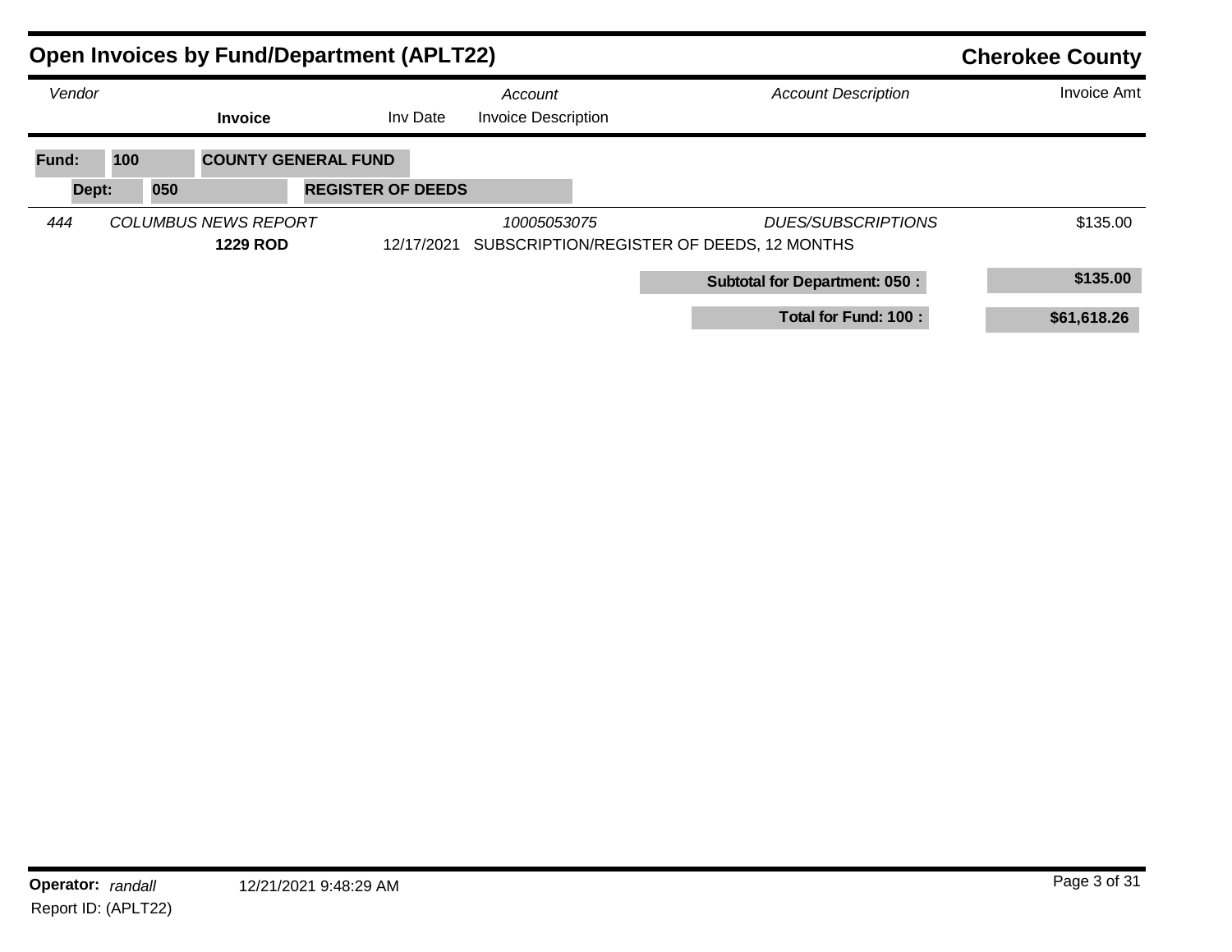|        |                          |                                                | <b>Open Invoices by Fund/Department (APLT22)</b> |                                                 | <b>Cherokee County</b>               |                    |  |
|--------|--------------------------|------------------------------------------------|--------------------------------------------------|-------------------------------------------------|--------------------------------------|--------------------|--|
| Vendor |                          | <b>Invoice</b>                                 | Inv Date                                         | Account<br><b>Invoice Description</b>           | <b>Account Description</b>           | <b>Invoice Amt</b> |  |
| Fund:  | 100                      | <b>COUNTY GENERAL FUND</b>                     |                                                  |                                                 |                                      |                    |  |
| Dept:  | 060                      |                                                | <b>SHERIFF &amp; JAIL</b>                        |                                                 |                                      |                    |  |
| 9468   | AT&T 5075                | 1229                                           |                                                  | 10006053074<br>12/16/2021 ACCT 057412029501     | <b>TELEPHONE BILLS</b>               | \$85.03            |  |
| 9564   | <b>BLUE TO GOLD, LLC</b> | 1229 SH                                        | 12/16/2021                                       | 10006053088<br>INV SRO-12-27-IGS00H             | <b>CLASSES/TRAINING FEES</b>         | \$299.00           |  |
| 9564   | <b>BLUE TO GOLD, LLC</b> | 1229                                           |                                                  | 10006053088<br>12/21/2021 INV SRO-12-27-IGS0008 | <b>CLASSES/TRAINING FEES</b>         | \$598.00           |  |
| 228    |                          | <b>BROOKS-JEFFREY MARKETING, INC</b><br>202766 |                                                  | 10006053071<br>12/17/2021 INV 202766            | <b>COMMUNICATIONS</b>                | \$498.75           |  |
| 336    | <b>CDL ELECTRIC</b>      | W52733                                         | 12/16/2021                                       | 10006053080<br><b>INV W52733</b>                | <i>MAINTENANCE/BLDGS &amp; GROUN</i> | \$850.54           |  |
| 344    | <b>CENTURYLINK</b>       | 1229 SH                                        |                                                  | 10006053074<br>12/17/2021 ACCT 314237715        | <b>TELEPHONE BILLS</b>               | \$211.48           |  |
| 355    | <b>CHARM-TEX INC</b>     | 0269165                                        | 12/17/2021                                       | 10006053737<br>INV 0269165                      | <b>INMATE PERSONAL ITEMS</b>         | \$382.50           |  |
| 848    |                          | <b>FULL SERVICE AUTOMOTIVE</b><br>1229         |                                                  | 10006053025<br>12/17/2021 REPLACE W/S           | <b>PARTS/VEHICLE REPAIRS</b>         | \$699.38           |  |
| 1076   | <b>HENRY KRAFT INC</b>   | 406661 SH                                      |                                                  | 10006053080<br>12/14/2021 INV 406661            | <b>MAINTENANCE/BLDGS &amp; GROUN</b> | \$61.99            |  |
| 696    | <b>LIBERTY UTILITIES</b> | 1229 SH                                        |                                                  | 10006053072<br>12/17/2021 ACCT 643108-13-7      | GAS, ELECTRIC, WATER                 | \$3,737.74         |  |
| 9299   |                          | MID AMERICA PEST CONTROL, LLC<br>4117          | 12/17/2021 INV 4117                              | 10006053080                                     | MAINTENANCE/BLDGS & GROUN            | \$75.00            |  |
| 1802   |                          | <b>NATALINIS AUTOMOTIVE</b><br>792043          |                                                  | 10006053025<br>12/14/2021 INV 792043            | <b>PARTS/VEHICLE REPAIRS</b>         | \$98.25            |  |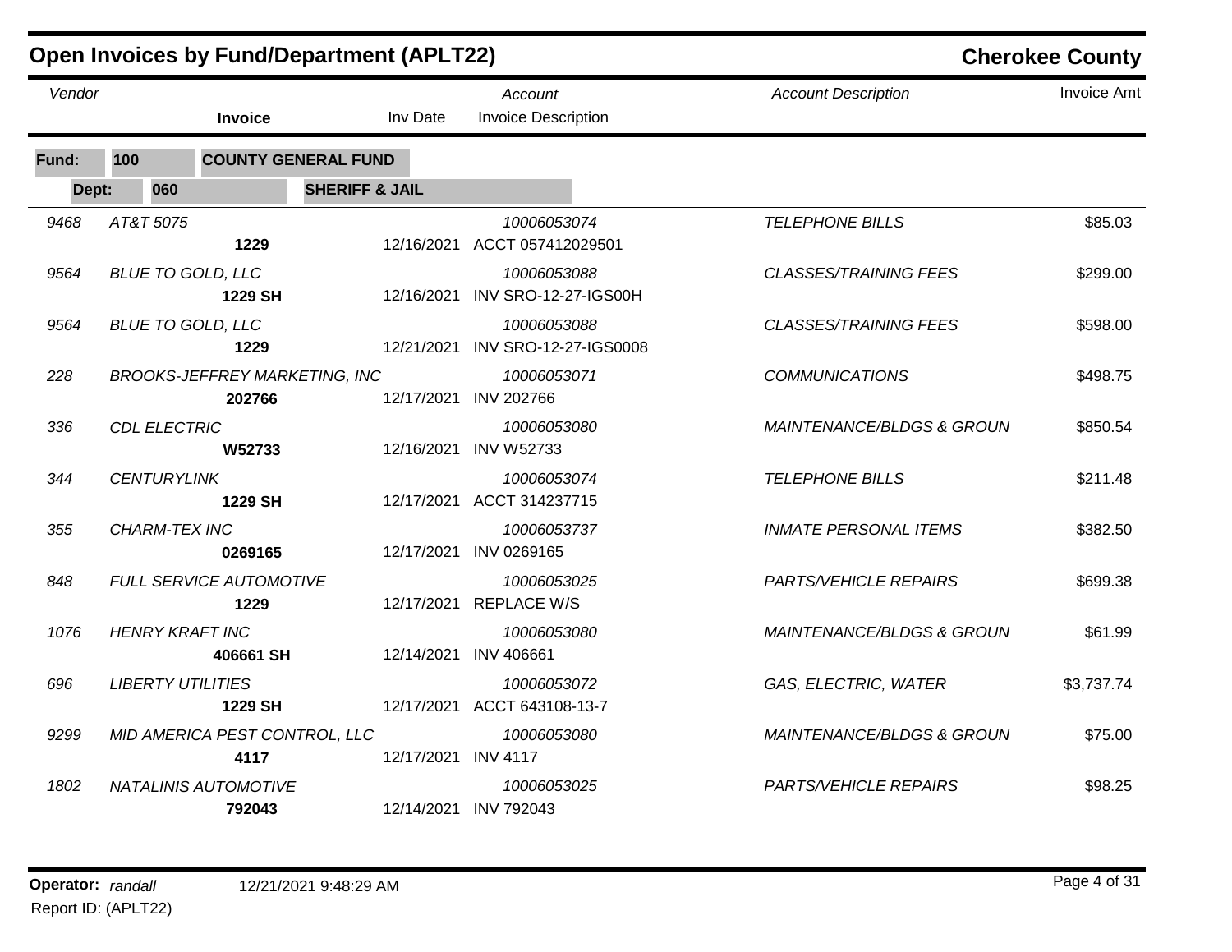|        | <b>Open Invoices by Fund/Department (APLT22)</b>  |            |                                       | <b>Cherokee County</b>          |                    |  |
|--------|---------------------------------------------------|------------|---------------------------------------|---------------------------------|--------------------|--|
| Vendor | <b>Invoice</b>                                    | Inv Date   | Account<br><b>Invoice Description</b> | <b>Account Description</b>      | <b>Invoice Amt</b> |  |
| 1802   | <b>NATALINIS AUTOMOTIVE</b><br>791837             | 12/14/2021 | 10006053025<br><b>INV 791837</b>      | <b>PARTS/VEHICLE REPAIRS</b>    | \$14.49            |  |
| 1802   | <b>NATALINIS AUTOMOTIVE</b><br>791492             | 12/14/2021 | 10006053025<br><b>INV 791492</b>      | <b>PARTS/VEHICLE REPAIRS</b>    | \$24.92            |  |
| 1802   | <b>NATALINIS AUTOMOTIVE</b><br>792180             | 12/15/2021 | 10006053025<br><b>INV 792180</b>      | <b>PARTS/VEHICLE REPAIRS</b>    | \$153.98           |  |
| 1802   | <b>NATALINIS AUTOMOTIVE</b><br>792273             | 12/16/2021 | 10006053025<br><b>INV 792273</b>      | <b>PARTS/VEHICLE REPAIRS</b>    | \$25.74            |  |
| 1802   | <b>NATALINIS AUTOMOTIVE</b><br>792364             | 12/20/2021 | 10006053025<br><b>INV 792364</b>      | <b>PARTS/VEHICLE REPAIRS</b>    | \$85.49            |  |
| 1802   | NATALINIS AUTOMOTIVE<br>792378                    | 12/20/2021 | 10006053025<br><b>INV 792378</b>      | <b>PARTS/VEHICLE REPAIRS</b>    | \$12.98            |  |
| 1802   | <b>NATALINIS AUTOMOTIVE</b><br>792507             | 12/20/2021 | 10006053025<br><b>INV 792507</b>      | <b>PARTS/VEHICLE REPAIRS</b>    | \$20.78            |  |
| 1802   | NATALINIS AUTOMOTIVE<br>792424                    | 12/20/2021 | 10006053025<br>INV 792424, CREDIT     | <b>PARTS/VEHICLE REPAIRS</b>    | (\$85.49)          |  |
| 1802   | <b>NATALINIS AUTOMOTIVE</b><br>792454             | 12/20/2021 | 10006053025<br><b>INV 792454</b>      | <b>PARTS/VEHICLE REPAIRS</b>    | \$80.99            |  |
| 2820   | <b>OMNIGO SOFTWARE</b><br>010664                  | 12/17/2021 | 10006053071<br><b>INV I-OS010664</b>  | <b>COMMUNICATIONS</b>           | \$12,509.61        |  |
| 2345   | SOUTHERN UNIFORM & EQUIPMENT<br>126268            | 12/16/2021 | 10006053022<br><b>INV 126268</b>      | EMPLOYEE UNIFORMS/ACCESS        | \$144.97           |  |
| 2345   | <b>SOUTHERN UNIFORM &amp; EQUIPMENT</b><br>126560 |            | 10006053022<br>12/16/2021 INV 126560  | <b>EMPLOYEE UNIFORMS/ACCESS</b> | \$50.99            |  |
| 2345   | SOUTHERN UNIFORM & EQUIPMENT<br>126381            |            | 10006053022<br>12/16/2021 INV 126381  | EMPLOYEE UNIFORMS/ACCESS        | \$44.99            |  |
| 2345   | <b>SOUTHERN UNIFORM &amp; EQUIPMENT</b><br>126562 |            | 10006053022<br>12/16/2021 INV 126562  | EMPLOYEE UNIFORMS/ACCESS        | \$123.98           |  |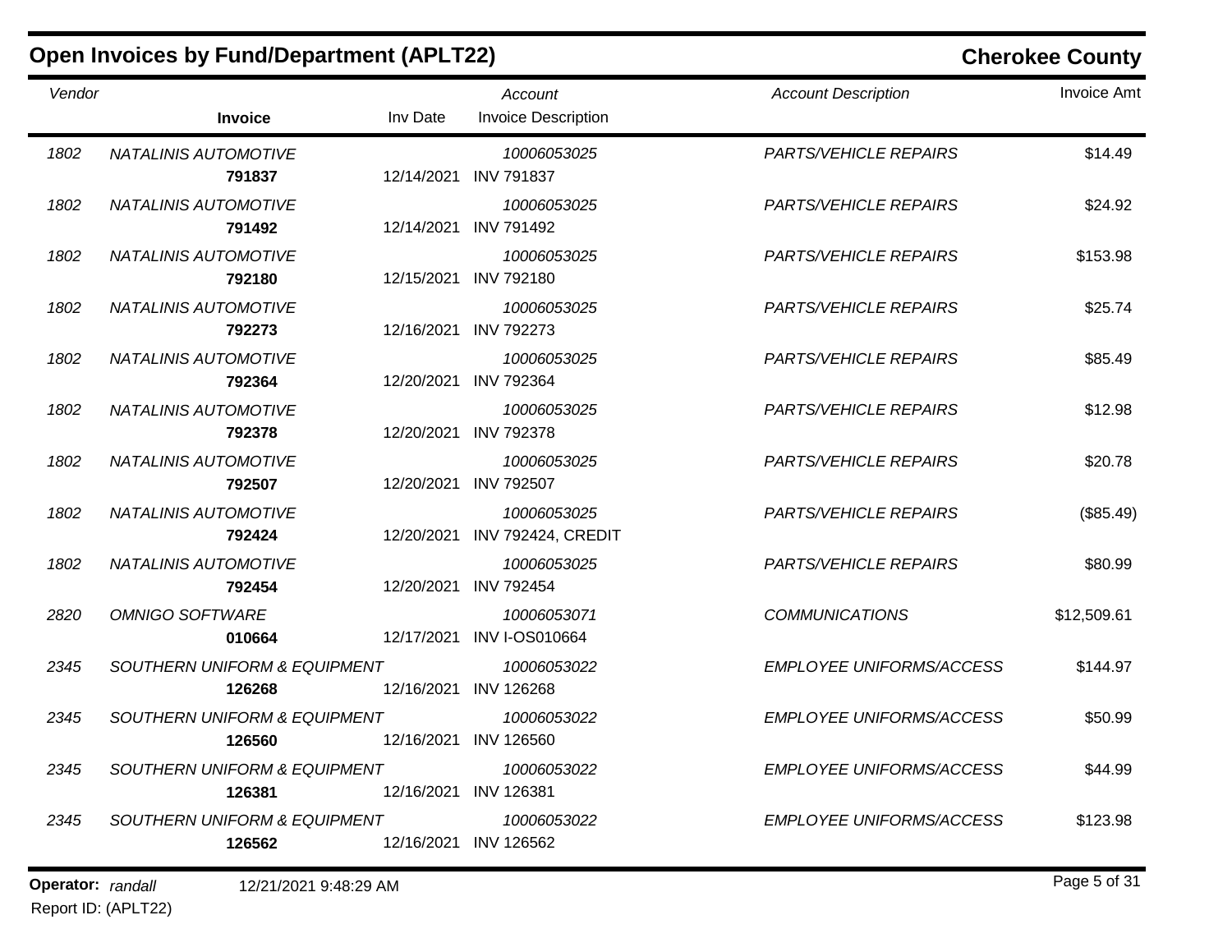|        | <b>Open Invoices by Fund/Department (APLT22)</b>  |            |                                       |                                      | <b>Cherokee County</b> |
|--------|---------------------------------------------------|------------|---------------------------------------|--------------------------------------|------------------------|
| Vendor | <b>Invoice</b>                                    | Inv Date   | Account<br><b>Invoice Description</b> | <b>Account Description</b>           | <b>Invoice Amt</b>     |
| 2345   | <b>SOUTHERN UNIFORM &amp; EQUIPMENT</b><br>126338 | 12/16/2021 | 10006053022<br><b>INV 126338</b>      | <b>EMPLOYEE UNIFORMS/ACCESS</b>      | \$457.42               |
| 2345   | <b>SOUTHERN UNIFORM &amp; EQUIPMENT</b><br>126561 | 12/16/2021 | 10006053022<br><b>INV 126561</b>      | EMPLOYEE UNIFORMS/ACCESS             | \$101.98               |
| 2345   | SOUTHERN UNIFORM & EQUIPMENT<br>126651            | 12/16/2021 | 10006053022<br><b>INV 126651</b>      | EMPLOYEE UNIFORMS/ACCESS             | \$50.00                |
| 2345   | SOUTHERN UNIFORM & EQUIPMENT<br>126603            | 12/16/2021 | 10006053022<br><b>INV 126603</b>      | EMPLOYEE UNIFORMS/ACCESS             | \$1,174.61             |
| 2345   | <b>SOUTHERN UNIFORM &amp; EQUIPMENT</b><br>126884 | 12/17/2021 | 10006053022<br><b>INV 126884</b>      | EMPLOYEE UNIFORMS/ACCESS             | \$215.96               |
| 9298   | <b>SPRING RIVER MH &amp; WELLNESS</b><br>1229     | 12/16/2021 | 10006053786<br>CLIENT 1814            | <b>INMATE MEDICAL</b>                | \$102.00               |
| 2501   | TOSHIBA FINANCIAL SERVICES<br>30583934            | 12/16/2021 | 10006053083<br><b>INV 30583934</b>    | EQUIPMENT LEASE/RENTAL               | \$580.41               |
| 2530   | <b>TURNKEY CORRECTIONS</b><br>1229                | 12/17/2021 | 10006053737<br>446, 447, 514, 515     | <i><b>INMATE PERSONAL ITEMS</b></i>  | \$5,142.67             |
|        |                                                   |            |                                       | <b>Subtotal for Department: 060:</b> | \$28,631.13            |

**Total for Fund: 100 : \$61,618.26**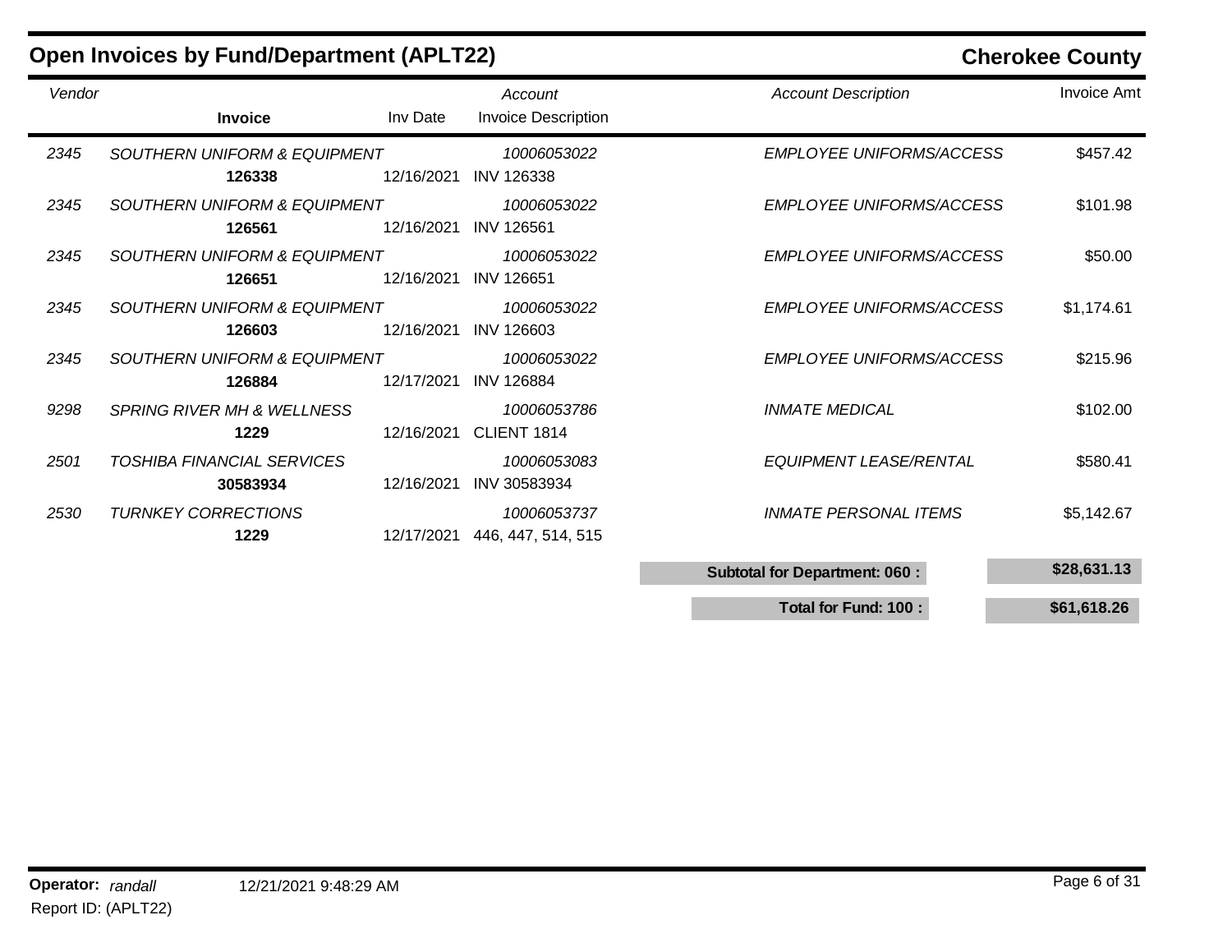|        |     | <b>Open Invoices by Fund/Department (APLT22)</b> |                       |                                       |                                      | <b>Cherokee County</b> |
|--------|-----|--------------------------------------------------|-----------------------|---------------------------------------|--------------------------------------|------------------------|
| Vendor |     | <b>Invoice</b>                                   | Inv Date              | Account<br><b>Invoice Description</b> | <b>Account Description</b>           | <b>Invoice Amt</b>     |
| Fund:  | 100 | <b>COUNTY GENERAL FUND</b>                       |                       |                                       |                                      |                        |
| Dept:  | 070 |                                                  | <b>DISTRICT COURT</b> |                                       |                                      |                        |
| 20     |     | ADVANTAGE COMPUTER ENTERPRISES INC<br>87818      | 12/16/2021            | 10007053093<br><b>INV 87818</b>       | <b>OFFICE FURNITURE/EQUIP</b>        | \$8,565.00             |
| 20     |     | ADVANTAGE COMPUTER ENTERPRISES INC<br>87938      | 12/16/2021            | 10007053028<br><b>INV 87938</b>       | <b>COMPUTER SUPPLIES</b>             | \$37.50                |
| 20     |     | ADVANTAGE COMPUTER ENTERPRISES INC<br>88054      | 12/16/2021            | 10007053028<br><b>INV 88054</b>       | <b>COMPUTER SUPPLIES</b>             | \$417.50               |
| 20     |     | ADVANTAGE COMPUTER ENTERPRISES INC<br>87817      | 12/16/2021            | 10007053028<br><b>INV 87817</b>       | <b>COMPUTER SUPPLIES</b>             | \$56.25                |
| 537    |     | <b>CULLIGAN OF JOPLIN</b><br>202771              | 12/16/2021            | 10007053029<br><b>INV 202771</b>      | <b>MISC SUPPLIES</b>                 | \$24.60                |
| 711    |     | ETTINGER'S OFFICE SUPPLY<br>5438790              | 12/16/2021            | 10007053021<br><b>INV 5438790</b>     | PRINTING/OFFICE SUPPLIES             | \$269.27               |
| 711    |     | ETTINGER'S OFFICE SUPPLY<br>5438530              | 12/16/2021            | 10007053021<br><b>INV 5438530</b>     | PRINTING/OFFICE SUPPLIES             | \$7.99                 |
| 711    |     | ETTINGER'S OFFICE SUPPLY<br>5439580              | 12/20/2021            | 10007053021<br>INV 5439580            | PRINTING/OFFICE SUPPLIES             | \$477.40               |
|        |     |                                                  |                       |                                       | <b>Subtotal for Department: 070:</b> | \$9,855.51             |

**Total for Fund: 100 : \$61,618.26**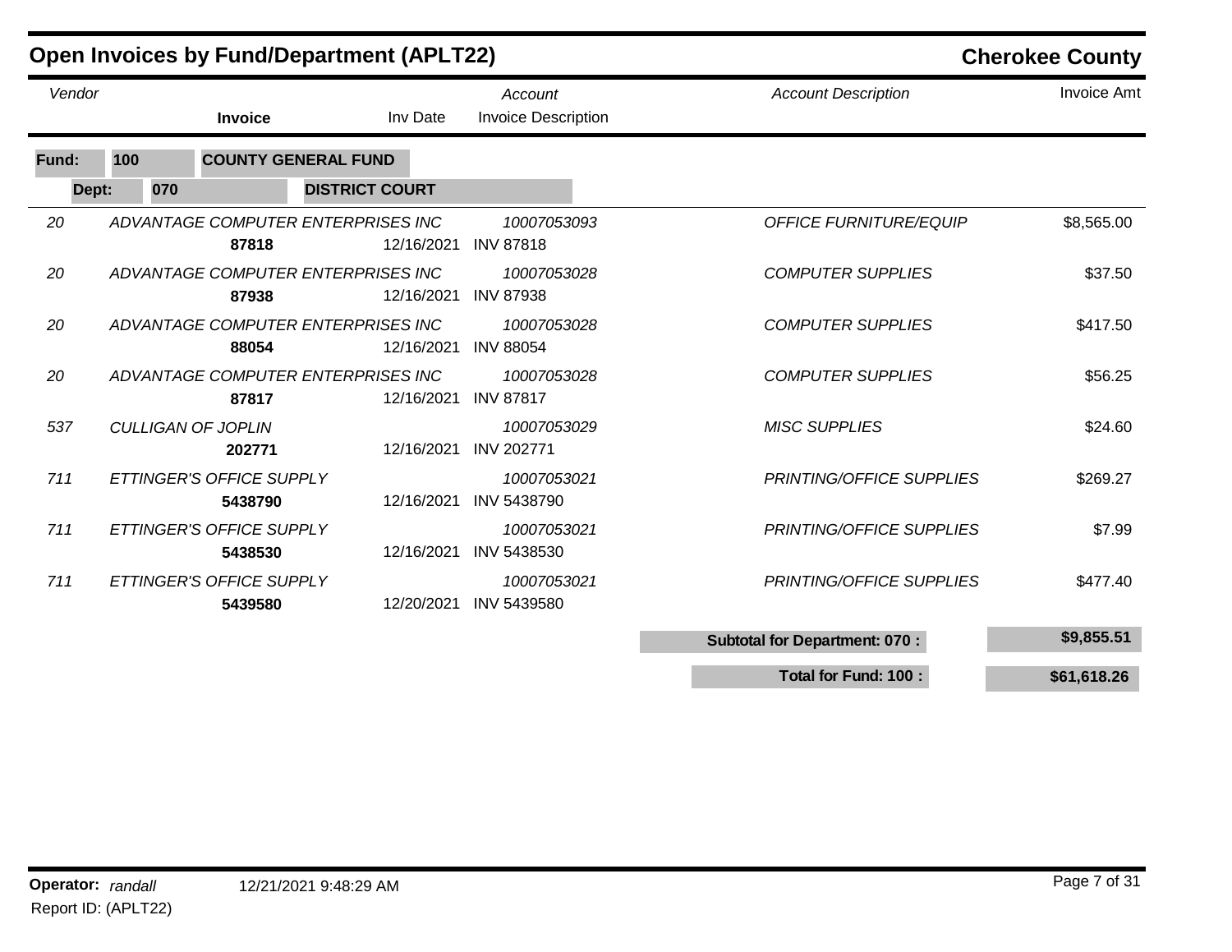|        |                          | <b>Open Invoices by Fund/Department (APLT22)</b> |                   |                                       | <b>Cherokee County</b>               |                    |  |
|--------|--------------------------|--------------------------------------------------|-------------------|---------------------------------------|--------------------------------------|--------------------|--|
| Vendor |                          | Invoice                                          | Inv Date          | Account<br><b>Invoice Description</b> | <b>Account Description</b>           | <b>Invoice Amt</b> |  |
| Fund:  | 100                      | <b>COUNTY GENERAL FUND</b>                       |                   |                                       |                                      |                    |  |
| Dept:  | 080                      |                                                  | <b>COURTHOUSE</b> |                                       |                                      |                    |  |
| 380    | CINTAS #459              | 4103978253                                       | 12/14/2021        | 10008053040<br>INV 4103978253         | <b>JANITORIAL SUPPLIES</b>           | \$59.19            |  |
| 380    | CINTAS #459              | 4104662840                                       | 12/15/2021        | 10008053040<br>INV 4104662840         | <b>JANITORIAL SUPPLIES</b>           | \$59.19            |  |
| 711    |                          | ETTINGER'S OFFICE SUPPLY<br>5436440              | 12/14/2021        | 10008053040<br>INV 5436440            | <b>JANITORIAL SUPPLIES</b>           | \$169.93           |  |
| 711    |                          | ETTINGER'S OFFICE SUPPLY<br>5438510              | 12/15/2021        | 10008053040<br>INV 5438510            | <b>JANITORIAL SUPPLIES</b>           | \$19.95            |  |
| 9230   | <b>FORENSIC MEDICAL</b>  | 18930                                            | 12/20/2021        | 10008053089<br><b>INV 18930</b>       | OTHER CONTRACTUAL                    | \$3,700.00         |  |
| 1387   | <b>KONE INC</b>          | 962072930                                        | 12/14/2021        | 10008053080<br>INV 962072930          | <b>MAINTENANCE/BLDGS &amp; GROUN</b> | \$1,464.60         |  |
| 696    | <b>LIBERTY UTILITIES</b> | 1229CH                                           | 12/21/2021        | 10008053072<br>ACCT 305532-35-0       | GAS, ELECTRIC, WATER                 | \$2,842.96         |  |
| 2030   |                          | PRO SOLUTIONS, LLC<br>2021-11-092                | 12/17/2021        | 10008053072<br>INV 2021-11-092        | GAS, ELECTRIC, WATER                 | \$241.59           |  |
| 2050   |                          | <b>QUALITY PEST CONTROL INC</b><br>1229          | 12/14/2021        | 10008053080<br><b>MONTHLY SPRAY</b>   | <b>MAINTENANCE/BLDGS &amp; GROUN</b> | \$50.00            |  |
| 2419   |                          | <b>SUMMIT MAILING &amp; SHIPPING</b><br>293821   | 12/15/2021        | 10008053021<br><b>INV INST293821</b>  | PRINTING/OFFICE SUPPLIES             | \$223.95           |  |
| 2503   |                          | <b>TOUCHTON ELECTRIC INC</b><br>66943            | 12/15/2021        | 10008053080<br><b>INV 66943</b>       | <b>MAINTENANCE/BLDGS &amp; GROUN</b> | \$34.00            |  |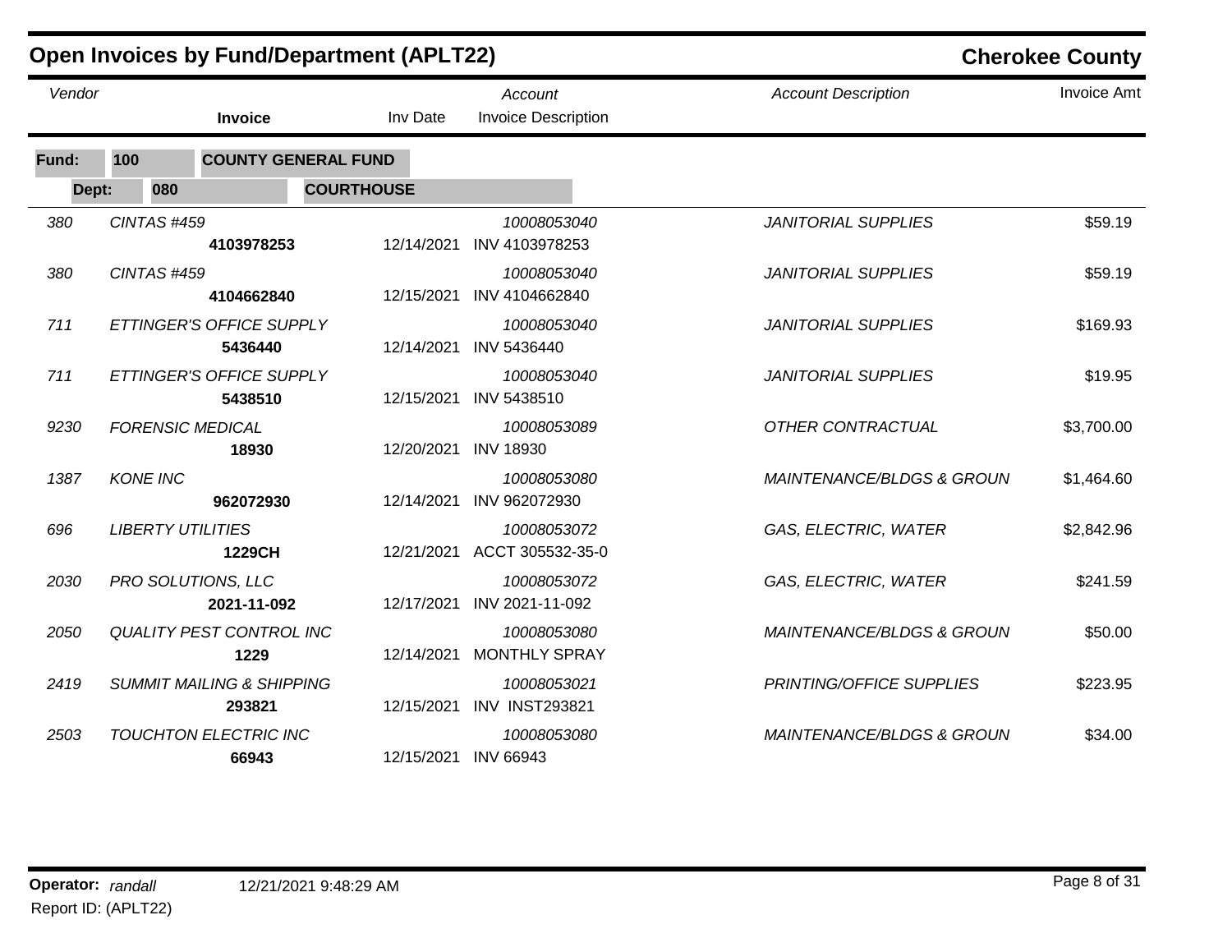| <b>Open Invoices by Fund/Department (APLT22)</b> | <b>Cherokee County</b> |          |                                       |                                      |                    |
|--------------------------------------------------|------------------------|----------|---------------------------------------|--------------------------------------|--------------------|
| Vendor                                           | <b>Invoice</b>         | Inv Date | Account<br><b>Invoice Description</b> | <b>Account Description</b>           | <b>Invoice Amt</b> |
|                                                  |                        |          |                                       | <b>Subtotal for Department: 080:</b> | \$8,865.36         |
|                                                  |                        |          |                                       | Total for Fund: 100 :                | \$61,618.26        |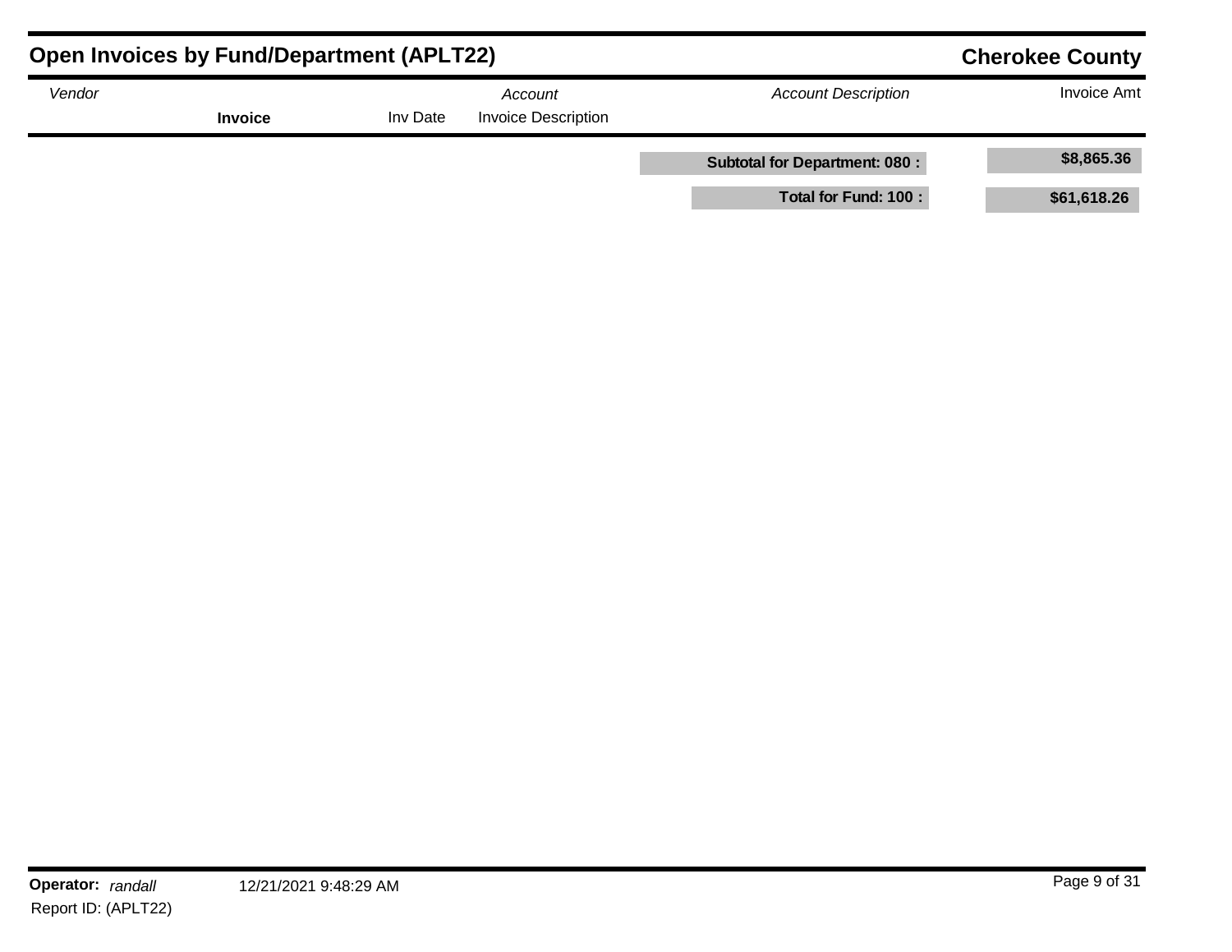|        |     |     |                                     | <b>Open Invoices by Fund/Department (APLT22)</b> | <b>Cherokee County</b> |                                       |  |                                      |                    |
|--------|-----|-----|-------------------------------------|--------------------------------------------------|------------------------|---------------------------------------|--|--------------------------------------|--------------------|
| Vendor |     |     | <b>Invoice</b>                      |                                                  | Inv Date               | Account<br><b>Invoice Description</b> |  | <b>Account Description</b>           | <b>Invoice Amt</b> |
| Fund:  | 100 |     |                                     | <b>COUNTY GENERAL FUND</b>                       |                        |                                       |  |                                      |                    |
| Dept:  |     | 090 |                                     | <b>EMERGENCY PREPAREDNESS</b>                    |                        |                                       |  |                                      |                    |
| 696    |     |     | <b>LIBERTY UTILITIES</b><br>1229 EP |                                                  | 12/14/2021             | 10009053072<br>ACCT 122003-60-1       |  | GAS, ELECTRIC, WATER                 | \$112.83           |
| 1701   |     |     | 29231                               | MIDWEST CARD AND ID SOLUTIONS                    | 12/16/2021             | 10009053075<br><b>INV 29231</b>       |  | DUES/SUBSCRIPTIONS                   | \$750.00           |
|        |     |     |                                     |                                                  |                        |                                       |  | <b>Subtotal for Department: 090:</b> | \$862.83           |
|        |     |     |                                     |                                                  |                        |                                       |  | Total for Fund: 100 :                | \$61,618.26        |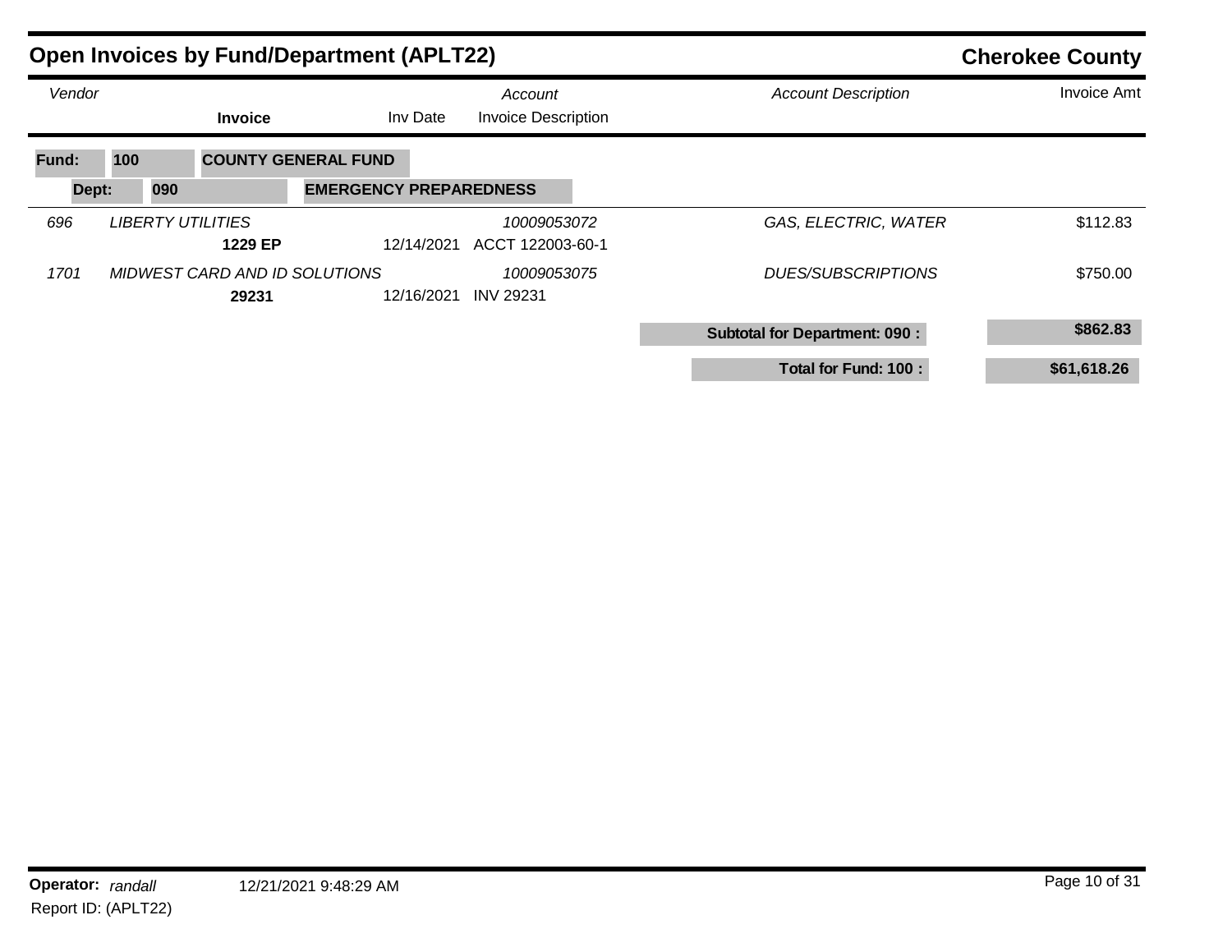|        |                 |                | <b>Open Invoices by Fund/Department (APLT22)</b> |                                       | <b>Cherokee County</b>               |                    |  |
|--------|-----------------|----------------|--------------------------------------------------|---------------------------------------|--------------------------------------|--------------------|--|
| Vendor |                 | <b>Invoice</b> | Inv Date                                         | Account<br><b>Invoice Description</b> | <b>Account Description</b>           | <b>Invoice Amt</b> |  |
| Fund:  | 100             |                | <b>COUNTY GENERAL FUND</b>                       |                                       |                                      |                    |  |
| Dept:  | 150             |                | <b>COMPUTER PROGRAMMING</b>                      |                                       |                                      |                    |  |
| 1839   | <b>NEX-TECH</b> | 1229           | 12/20/2021                                       | 10015053089<br>ACCT 0000403167        | OTHER CONTRACTUAL                    | \$2.50             |  |
|        |                 |                |                                                  |                                       | <b>Subtotal for Department: 150:</b> | \$2.50             |  |
|        |                 |                |                                                  |                                       | Total for Fund: 100 :                | \$61,618.26        |  |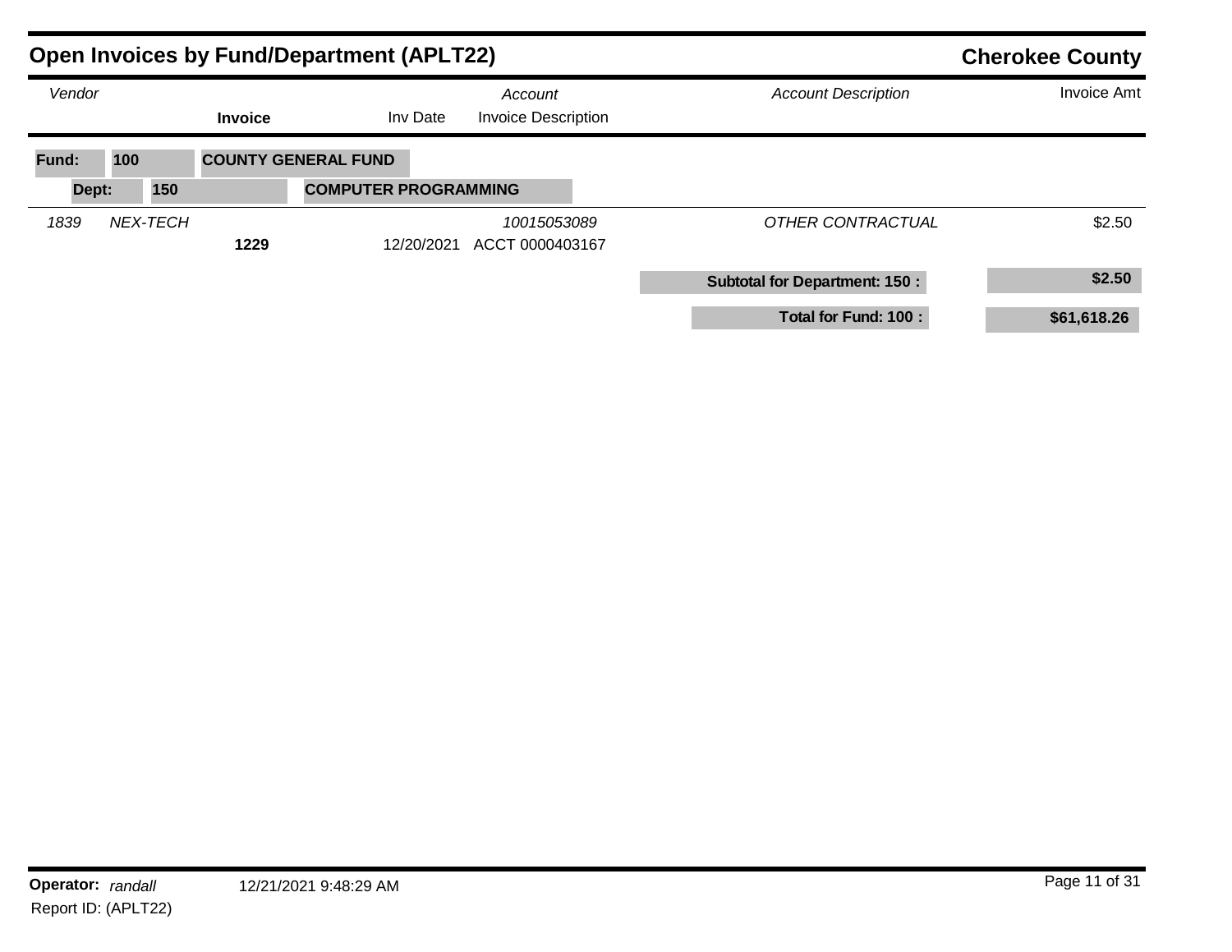|                | <b>Open Invoices by Fund/Department (APLT22)</b> |                |                                                         |            |                                       |  | <b>Cherokee County</b>               |                    |  |
|----------------|--------------------------------------------------|----------------|---------------------------------------------------------|------------|---------------------------------------|--|--------------------------------------|--------------------|--|
| Vendor         |                                                  | <b>Invoice</b> |                                                         | Inv Date   | Account<br><b>Invoice Description</b> |  | <b>Account Description</b>           | <b>Invoice Amt</b> |  |
| Fund:<br>Dept: | 100<br>170                                       |                | <b>COUNTY GENERAL FUND</b><br><b>JUVENILE DETENTION</b> |            |                                       |  |                                      |                    |  |
| 2258           |                                                  | 7006           | SEK REGIONAL JUVENILE DETENTION CTR                     | 12/20/2021 | 10017053089<br><b>INV 7006</b>        |  | OTHER CONTRACTUAL                    | \$8,003.00         |  |
|                |                                                  |                |                                                         |            |                                       |  | <b>Subtotal for Department: 170:</b> | \$8,003.00         |  |
|                |                                                  |                |                                                         |            |                                       |  | Total for Fund: 100 :                | \$61,618.26        |  |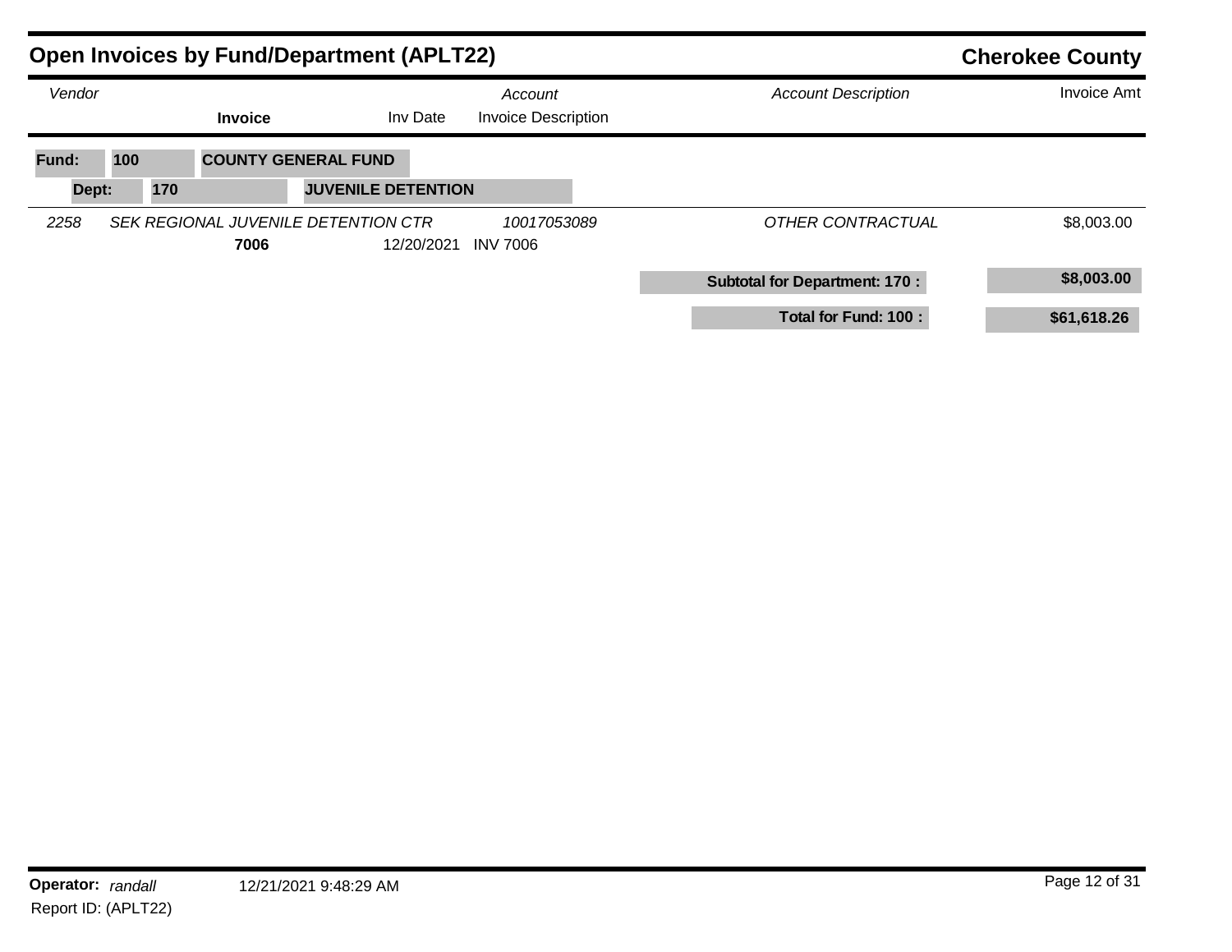|        | <b>Open Invoices by Fund/Department (APLT22)</b> |                |                            |                                       |             | <b>Cherokee County</b>               |                    |  |
|--------|--------------------------------------------------|----------------|----------------------------|---------------------------------------|-------------|--------------------------------------|--------------------|--|
| Vendor |                                                  | <b>Invoice</b> | Inv Date                   | Account<br><b>Invoice Description</b> |             | <b>Account Description</b>           | <b>Invoice Amt</b> |  |
| Fund:  | 100                                              |                | <b>COUNTY GENERAL FUND</b> |                                       |             |                                      |                    |  |
| Dept:  | 190                                              |                | 911 MAPPING                |                                       |             |                                      |                    |  |
| 2057   | <b>QUILL CORPORATION</b>                         | 21610828       | 12/15/2021                 | INV 21610828                          | 10019053029 | <b>MISC SUPPLIES</b>                 | \$359.88           |  |
|        |                                                  |                |                            |                                       |             | <b>Subtotal for Department: 190:</b> | \$359.88           |  |
|        |                                                  |                |                            |                                       |             | Total for Fund: 100 :                | \$61,618.26        |  |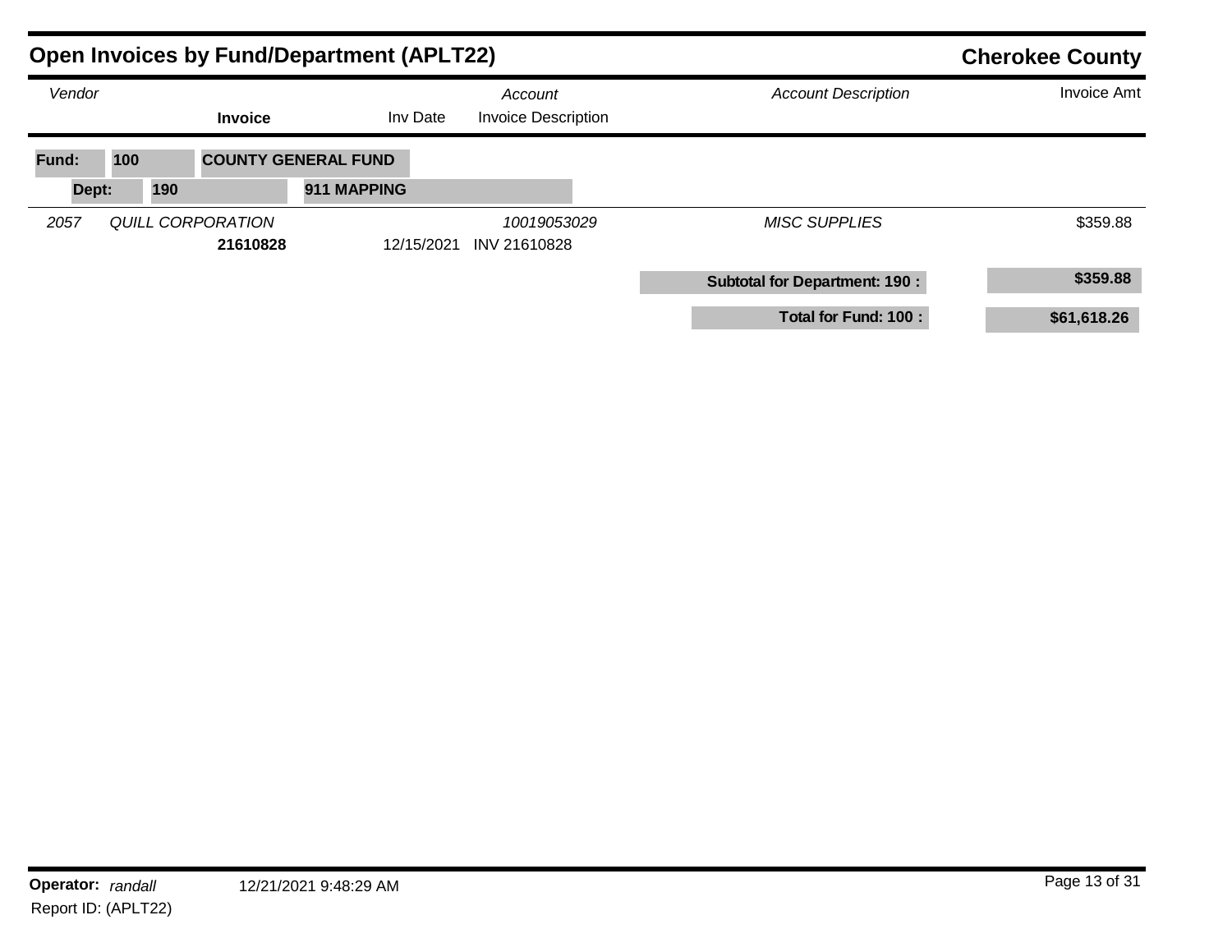|                | <b>Open Invoices by Fund/Department (APLT22)</b> |                                                        | <b>Cherokee County</b>                |                                      |                    |
|----------------|--------------------------------------------------|--------------------------------------------------------|---------------------------------------|--------------------------------------|--------------------|
| Vendor         | <b>Invoice</b>                                   | Inv Date                                               | Account<br><b>Invoice Description</b> | <b>Account Description</b>           | <b>Invoice Amt</b> |
| Fund:<br>Dept: | 102<br><b>FDVF</b><br>000                        | <b>COUNTY EQUIPMENT RES</b><br><b>NON-DEPARTMENTAL</b> |                                       |                                      |                    |
| 9560           | <b>KARPEL SOLUTIONS</b><br>54222                 | 12/14/2021                                             | 10200053300<br><b>INV 54222</b>       | <b>MISC PAID OUT</b>                 | \$24,200.00        |
|                |                                                  |                                                        |                                       | <b>Subtotal for Department: 000:</b> | \$24,200.00        |
|                |                                                  |                                                        |                                       | Total for Fund: 102 :                | \$24,200.00        |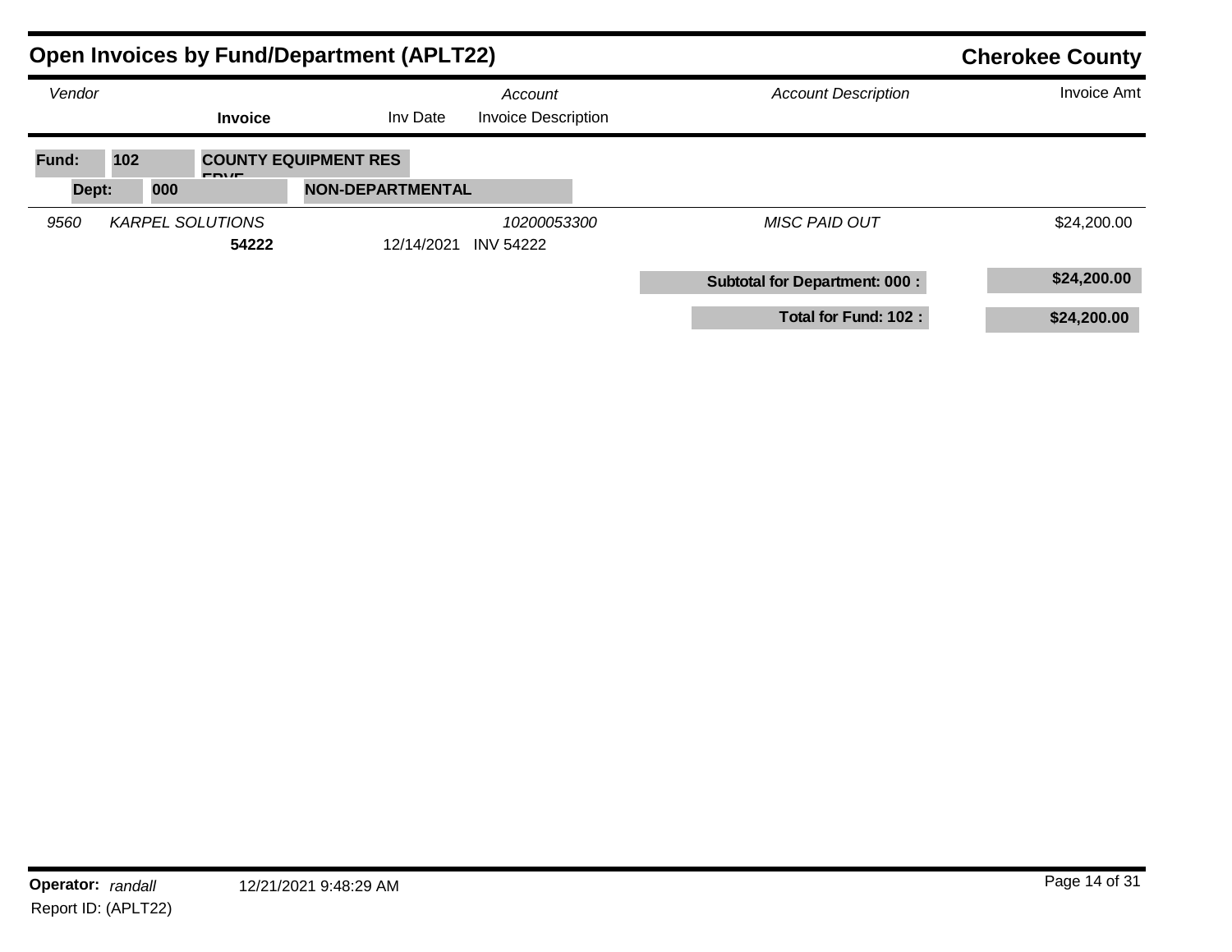|        |                    | <b>Open Invoices by Fund/Department (APLT22)</b> |                         |                                        |                                      | <b>Cherokee County</b> |
|--------|--------------------|--------------------------------------------------|-------------------------|----------------------------------------|--------------------------------------|------------------------|
| Vendor |                    | <b>Invoice</b>                                   | Inv Date                | Account<br><b>Invoice Description</b>  | <b>Account Description</b>           | <b>Invoice Amt</b>     |
| Fund:  | 110                | <b>ROAD AND BRIDGE</b>                           |                         |                                        |                                      |                        |
| Dept:  | 000                |                                                  | <b>NON-DEPARTMENTAL</b> |                                        |                                      |                        |
| 9354   | <b>BEACON TIRE</b> | 60065634                                         | 12/20/2021              | 11000053079<br>INV 60065634            | MACHINERY/EQUIPMENT                  | \$117.59               |
| 379    | <b>CINTAS CORP</b> | 8405414488                                       | 12/14/2021              | 11000053089<br>INV 8405414488          | OTHER CONTRACTUAL                    | \$31.03                |
| 398    |                    | CLEAN THE UNIFORM CO JOPLIN<br>20264175          | 12/14/2021              | 11000053080<br>INV 20264175            | <b>MAINTENANCE/BLDGS &amp; GROUN</b> | \$116.94               |
| 398    |                    | CLEAN THE UNIFORM CO JOPLIN<br>20262645          |                         | 11000053080<br>12/14/2021 INV 20262645 | <b>MAINTENANCE/BLDGS &amp; GROUN</b> | \$36.13                |
| 398    |                    | CLEAN THE UNIFORM CO JOPLIN<br>20265910          | 12/20/2021              | 11000053080<br>INV 20265910            | <b>MAINTENANCE/BLDGS &amp; GROUN</b> | \$35.65                |
| 9390   |                    | <b>EQUIPMENT BLADES</b><br>024729                |                         | 11000053079<br>12/14/2021 INV 024729   | MACHINERY/EQUIPMENT                  | \$2,438.00             |
| 9390   |                    | <b>EQUIPMENT BLADES</b><br>024790                | 12/20/2021              | 11000053079<br><b>INV 024790</b>       | MACHINERY/EQUIPMENT                  | \$714.96               |
| 737    |                    | <b>FARMERS COOPERATIVE ASSOCIATION</b><br>316624 |                         | 11000053079<br>12/14/2021 INV 316624   | MACHINERY/EQUIPMENT                  | \$5.39                 |
| 737    |                    | <b>FARMERS COOPERATIVE ASSOCIATION</b><br>316737 |                         | 11000053079<br>12/16/2021 INV 316737   | MACHINERY/EQUIPMENT                  | \$79.98                |
| 737    |                    | FARMERS COOPERATIVE ASSOCIATION<br>316798        | 12/16/2021              | 11000053079<br><b>INV 316798</b>       | MACHINERY/EQUIPMENT                  | \$10.46                |
| 737    |                    | FARMERS COOPERATIVE ASSOCIATION<br>316874        |                         | 11000053079<br>12/20/2021 INV 316874   | MACHINERY/EQUIPMENT                  | \$30.96                |
| 737    |                    | <b>FARMERS COOPERATIVE ASSOCIATION</b><br>316858 |                         | 11000053079<br>12/20/2021 INV 316858   | MACHINERY/EQUIPMENT                  | \$77.97                |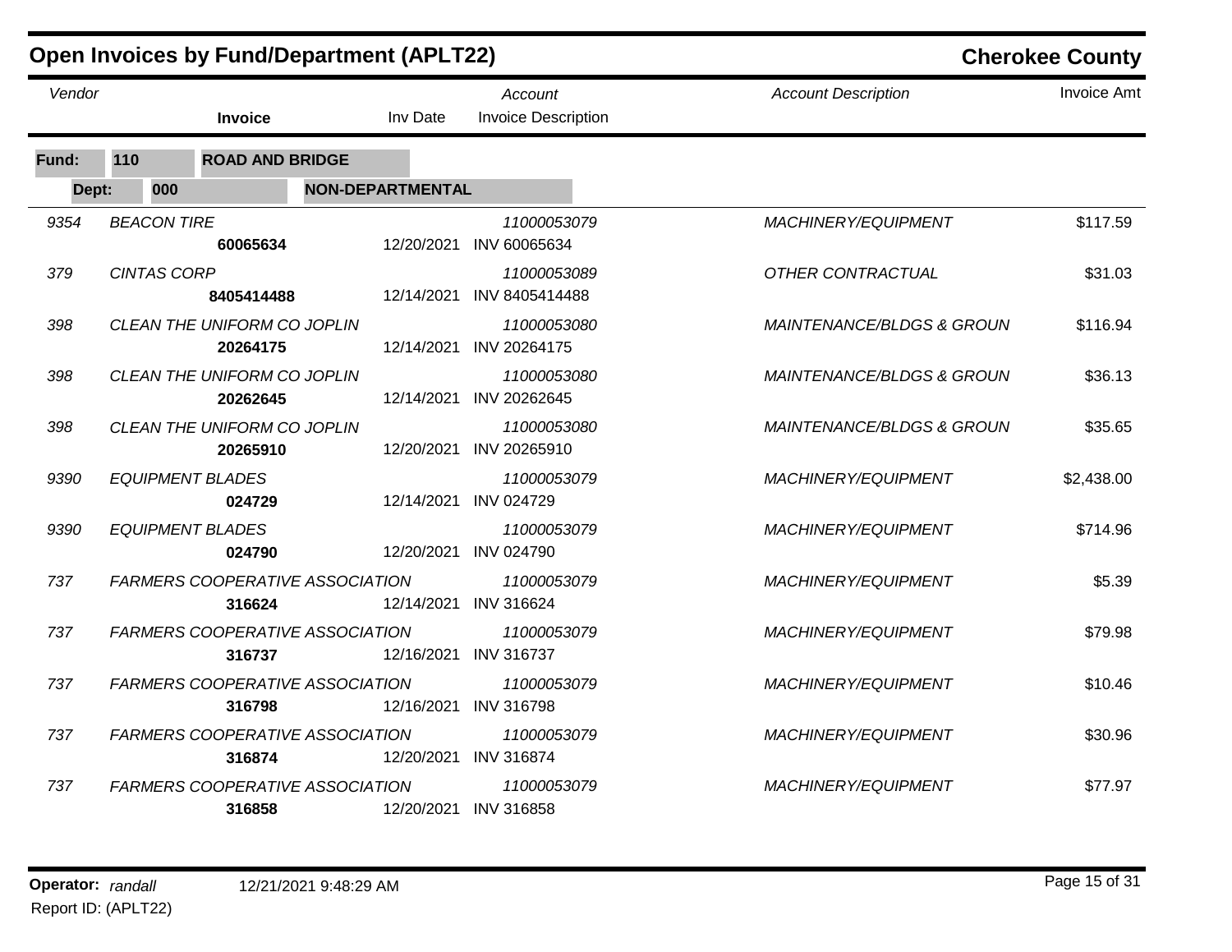|        | <b>Open Invoices by Fund/Department (APLT22)</b> |            |                                            | <b>Cherokee County</b>     |                    |  |
|--------|--------------------------------------------------|------------|--------------------------------------------|----------------------------|--------------------|--|
| Vendor | <b>Invoice</b>                                   | Inv Date   | Account<br><b>Invoice Description</b>      | <b>Account Description</b> | <b>Invoice Amt</b> |  |
| 737    | <b>FARMERS COOPERATIVE ASSOCIATION</b><br>316824 | 12/20/2021 | 11000053079<br><b>INV 316824</b>           | MACHINERY/EQUIPMENT        | \$3.27             |  |
| 843    | <b>FROST OIL COMPANY</b><br>0264245              | 12/14/2021 | 11000053032<br>INV 0264245                 | OIL/GREASE                 | \$1,325.93         |  |
| 843    | <b>FROST OIL COMPANY</b><br>264245C              | 12/20/2021 | 11000053032<br><b>CREDIT</b>               | <b>OIL/GREASE</b>          | (\$1,325.93)       |  |
| 843    | <b>FROST OIL COMPANY</b><br>264245RM             | 12/20/2021 | 11000053032<br><b>INV 264245R-DM</b>       | OIL/GREASE                 | \$600.62           |  |
| 843    | <b>FROST OIL COMPANY</b><br>0265009              | 12/20/2021 | 11000053032<br>INV 0265009                 | <b>OIL/GREASE</b>          | \$754.07           |  |
| 903    | <b>GENERAL MACHINERY OF PITTSBURG</b><br>18329   | 12/14/2021 | 11000053079<br><b>INV8329</b>              | MACHINERY/EQUIPMENT        | \$55.51            |  |
| 903    | <b>GENERAL MACHINERY OF PITTSBURG</b><br>18381   | 12/14/2021 | 11000053079<br><b>INV 18381</b>            | MACHINERY/EQUIPMENT        | \$7.20             |  |
| 1118   | <b>HOLLAND ALIGNMENT</b><br>188358               | 12/20/2021 | 11000053079<br><b>INV 188358</b>           | MACHINERY/EQUIPMENT        | \$69.95            |  |
| 1294   | <b>KANSAS ASSOCIATION OF COUNTIES</b><br>15243   | 12/14/2021 | 11000053075<br><b>INV 15243</b>            | <b>DUES/SUBSCRIPTIONS</b>  | \$440.00           |  |
| 9565   | <b>LEON KING</b><br>001                          | 12/20/2021 | 11000053079<br><b>INV 001</b>              | <b>MACHINERY/EQUIPMENT</b> | \$5,130.00         |  |
| 696    | <b>LIBERTY UTILITIES</b><br><b>1229 HWY</b>      |            | 11000053074<br>12/14/2021 ACCT 158630-59-0 | UTILITIES/TELEPHONE BILLS  | \$492.97           |  |
| 696    | <b>LIBERTY UTILITIES</b><br><b>1229 HWY2</b>     |            | 11000053074<br>12/14/2021 ACCT 049852-69-2 | UTILITIES/TELEPHONE BILLS  | \$22.90            |  |
| 696    | <b>LIBERTY UTILITIES</b><br>1229 HWY3            |            | 11000053074<br>12/14/2021 ACCT 906398-41-7 | UTILITIES/TELEPHONE BILLS  | \$445.57           |  |
| 696    | <b>LIBERTY UTILITIES</b><br>1229                 |            | 11000053074<br>12/14/2021 ACCT 854931-63-1 | UTILITIES/TELEPHONE BILLS  | \$360.97           |  |

**Operator:** randall 12/21/2021 9:48:29 AM *Page 16 of 31 Page 16 of 31* Report ID: (APLT22)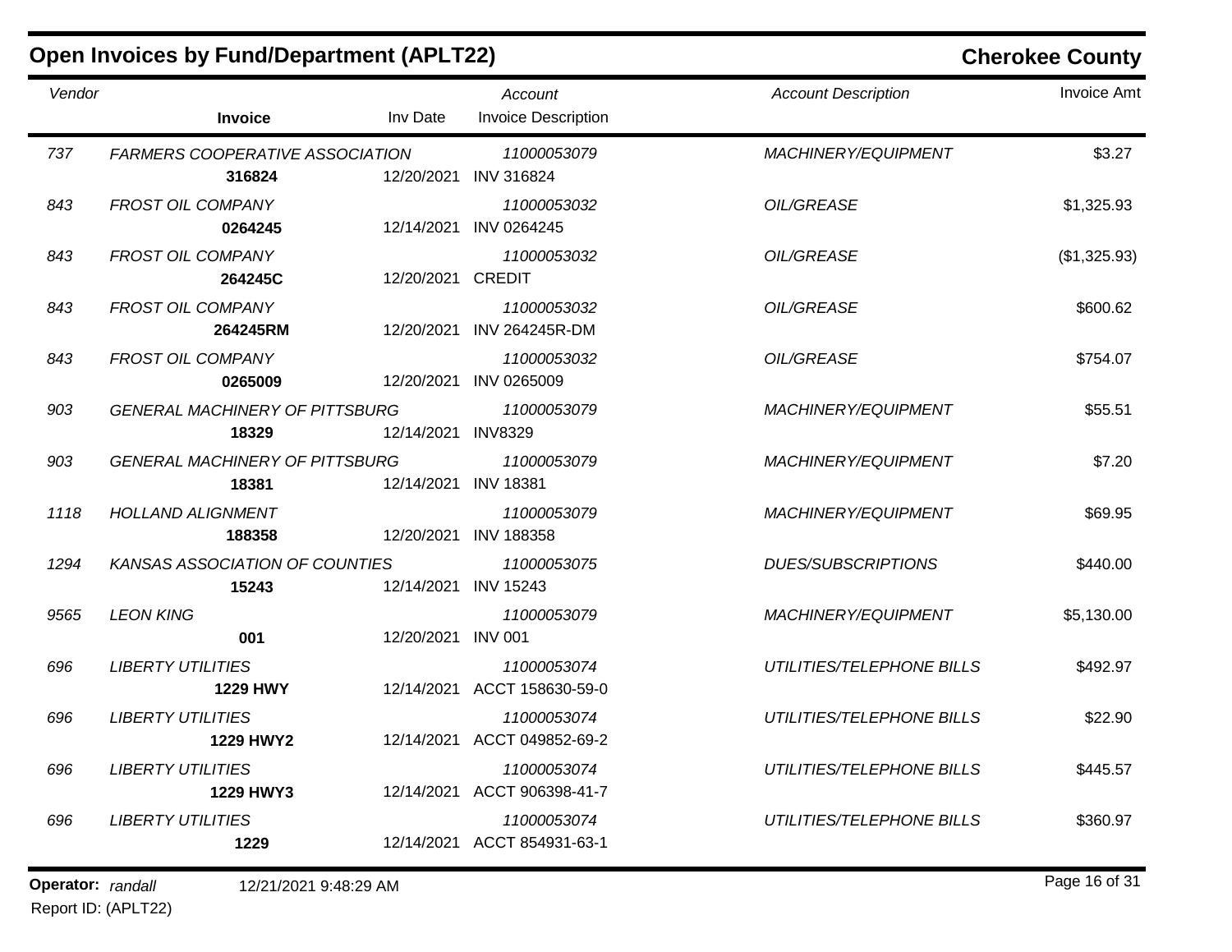|        | <b>Open Invoices by Fund/Department (APLT22)</b> |            |                                       | <b>Cherokee County</b>     |                    |  |
|--------|--------------------------------------------------|------------|---------------------------------------|----------------------------|--------------------|--|
| Vendor | <b>Invoice</b>                                   | Inv Date   | Account<br><b>Invoice Description</b> | <b>Account Description</b> | <b>Invoice Amt</b> |  |
| 1692   | MFA OIL - NEOSHO 1055<br>241710                  | 12/14/2021 | 11000053031<br><b>INV 241710</b>      | <b>DIESEL FUEL</b>         | \$4,578.16         |  |
| 1692   | MFA OIL - NEOSHO 1055<br>241707                  | 12/14/2021 | 11000053031<br><b>INV 241707</b>      | <b>DIESEL FUEL</b>         | \$1,930.11         |  |
| 1692   | MFA OIL - NEOSHO 1055<br>241709                  | 12/14/2021 | 11000053031<br><b>INV 241709</b>      | <b>DIESEL FUEL</b>         | \$2,081.44         |  |
| 1692   | MFA OIL - NEOSHO 1055<br>241711                  | 12/14/2021 | 11000053031<br><b>INV 241711</b>      | <b>DIESEL FUEL</b>         | \$1,023.32         |  |
| 1692   | MFA OIL - NEOSHO 1055<br>241708                  | 12/14/2021 | 11000053031<br><b>INV 241708</b>      | <b>DIESEL FUEL</b>         | \$2,076.05         |  |
| 9411   | <b>MIDWEST WHEEL</b><br>262874500                | 12/14/2021 | 11000053079<br>INV 262874500          | MACHINERY/EQUIPMENT        | \$45.23            |  |
| 1772   | MUNICIPAL INDUSTRIAL SUPPLY<br>3211              | 12/14/2021 | 11000053079<br><b>INV 3211</b>        | <b>MACHINERY/EQUIPMENT</b> | \$2,251.81         |  |
| 1772   | MUNICIPAL INDUSTRIAL SUPPLY<br>3212              | 12/14/2021 | 11000053079<br><b>INV 3212</b>        | <b>MACHINERY/EQUIPMENT</b> | \$696.72           |  |
| 1802   | NATALINIS AUTOMOTIVE<br>791737                   | 12/14/2021 | 11000053079<br><b>INV 791737</b>      | <b>MACHINERY/EQUIPMENT</b> | \$11.29            |  |
| 1802   | NATALINIS AUTOMOTIVE<br>791823                   | 12/14/2021 | 11000053079<br><b>INV 791823</b>      | <b>MACHINERY/EQUIPMENT</b> | \$12.00            |  |
| 1802   | NATALINIS AUTOMOTIVE<br>791794                   | 12/14/2021 | 11000053079<br><b>INV 791794</b>      | <b>MACHINERY/EQUIPMENT</b> | \$9.29             |  |
| 1802   | NATALINIS AUTOMOTIVE<br>791760                   |            | 11000053079<br>12/14/2021 INV 791760  | <b>MACHINERY/EQUIPMENT</b> | \$35.76            |  |
| 1802   | NATALINIS AUTOMOTIVE<br>791691                   |            | 11000053079<br>12/14/2021 INV 791691  | <b>MACHINERY/EQUIPMENT</b> | \$29.58            |  |
| 1802   | NATALINIS AUTOMOTIVE<br>791603                   |            | 11000053079<br>12/14/2021 INV 791603  | <b>MACHINERY/EQUIPMENT</b> | \$4.18             |  |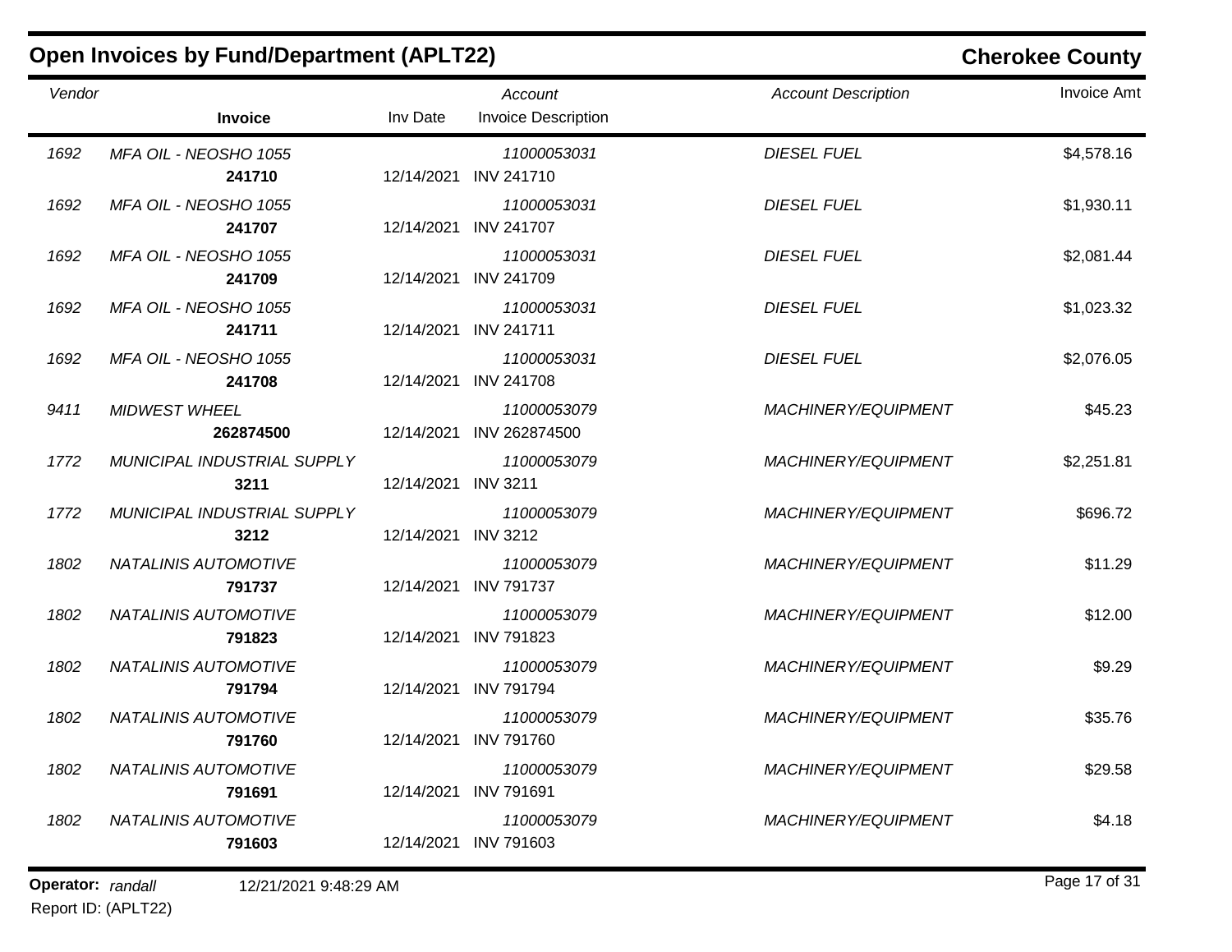|        | <b>Open Invoices by Fund/Department (APLT22)</b> |            |                                         | <b>Cherokee County</b>        |                    |  |
|--------|--------------------------------------------------|------------|-----------------------------------------|-------------------------------|--------------------|--|
| Vendor | <b>Invoice</b>                                   | Inv Date   | Account<br><b>Invoice Description</b>   | <b>Account Description</b>    | <b>Invoice Amt</b> |  |
| 1802   | <b>NATALINIS AUTOMOTIVE</b><br>791595            | 12/14/2021 | 11000053079<br><b>INV 791595</b>        | <b>MACHINERY/EQUIPMENT</b>    | \$12.98            |  |
| 1802   | <b>NATALINIS AUTOMOTIVE</b><br>791498            | 12/14/2021 | 11000053079<br><b>INV 791498</b>        | <b>MACHINERY/EQUIPMENT</b>    | \$13.76            |  |
| 1802   | <b>NATALINIS AUTOMOTIVE</b><br>791493            | 12/14/2021 | 11000053079<br><b>INV 791493</b>        | MACHINERY/EQUIPMENT           | \$210.69           |  |
| 1802   | <b>NATALINIS AUTOMOTIVE</b><br>791430            | 12/14/2021 | 11000053079<br><b>INV 791430</b>        | <b>MACHINERY/EQUIPMENT</b>    | \$47.99            |  |
| 1802   | <b>NATALINIS AUTOMOTIVE</b><br>791214            | 12/14/2021 | 11000053079<br><b>INV 791214</b>        | <b>MACHINERY/EQUIPMENT</b>    | \$266.17           |  |
| 1802   | NATALINIS AUTOMOTIVE<br>791213                   | 12/14/2021 | 11000053079<br><b>INV 791213</b>        | <b>MACHINERY/EQUIPMENT</b>    | \$15.99            |  |
| 1802   | <b>NATALINIS AUTOMOTIVE</b><br>791414            | 12/14/2021 | 11000053079<br><b>INV 791414</b>        | MACHINERY/EQUIPMENT           | \$391.39           |  |
| 1802   | <b>NATALINIS AUTOMOTIVE</b><br>792182            | 12/15/2021 | 11000053079<br><b>INV 792182</b>        | MACHINERY/EQUIPMENT           | \$33.05            |  |
| 1802   | <b>NATALINIS AUTOMOTIVE</b><br>792187            | 12/15/2021 | 11000053079<br><b>INV 792187</b>        | <b>MACHINERY/EQUIPMENT</b>    | \$79.73            |  |
| 1802   | NATALINIS AUTOMOTIVE<br>792481                   | 12/20/2021 | 11000053079<br><b>INV 792481</b>        | <b>MACHINERY/EQUIPMENT</b>    | \$7.99             |  |
| 1802   | NATALINIS AUTOMOTIVE<br>792458                   | 12/20/2021 | 11000053079<br><b>INV 792458</b>        | <b>MACHINERY/EQUIPMENT</b>    | \$9.65             |  |
| 2410   | STRONGHOLD DATA<br>37340                         |            | 11000053093<br>12/14/2021 INV 37340     | <b>OFFICE FURNITURE/EQUIP</b> | \$20.00            |  |
| 9563   | <b>TRAVIS HESS</b><br>514437                     | 12/14/2021 | 11000053079<br><b>INV 514437</b>        | <b>MACHINERY/EQUIPMENT</b>    | \$75.00            |  |
| 2523   | <b>TRUE VALUE COLUMBUS</b><br>A455947            |            | 11000053079<br>12/15/2021 TRANS A455947 | <b>MACHINERY/EQUIPMENT</b>    | \$8.97             |  |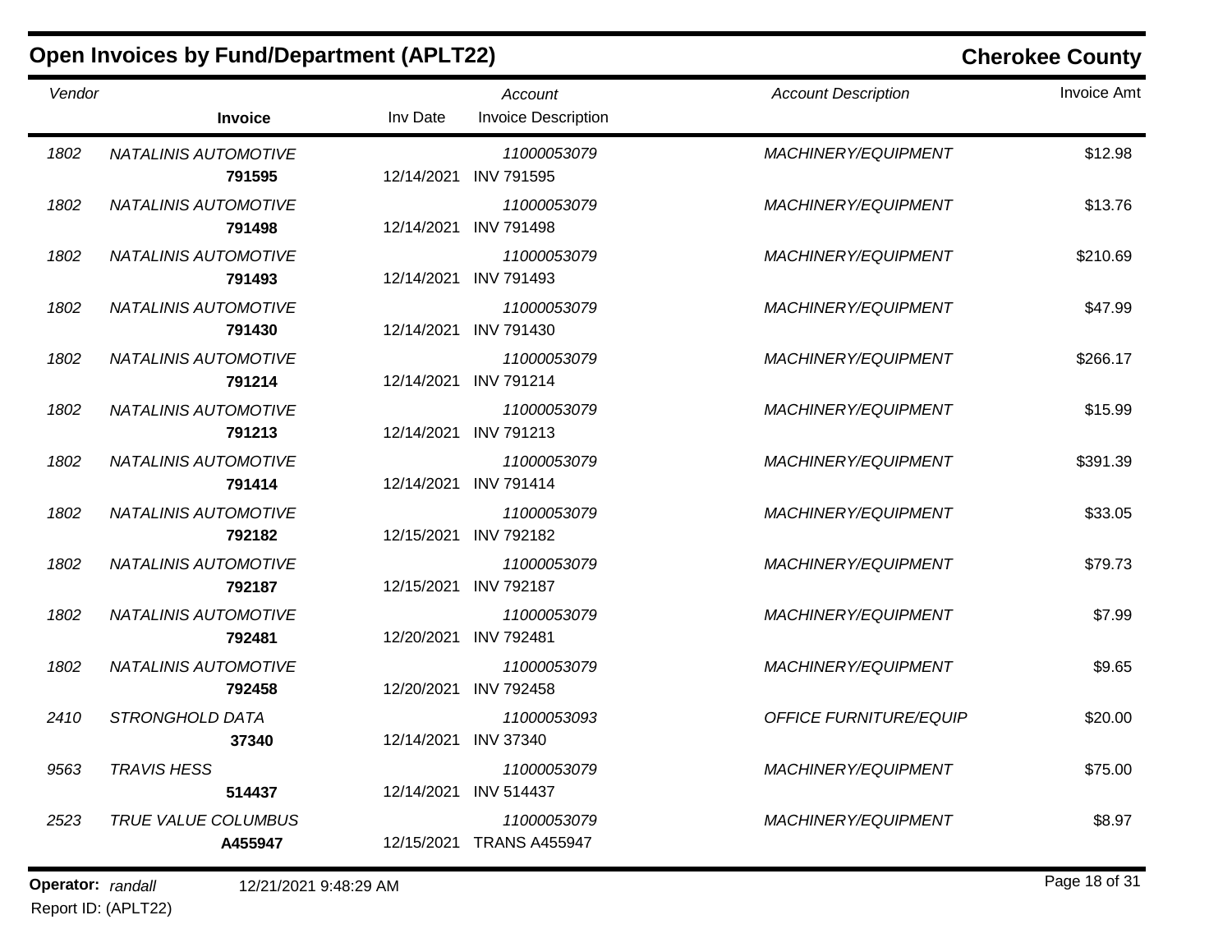| <b>Open Invoices by Fund/Department (APLT22)</b>                              | <b>Cherokee County</b> |  |                            |                                      |             |
|-------------------------------------------------------------------------------|------------------------|--|----------------------------|--------------------------------------|-------------|
| Vendor<br>Account<br><b>Invoice Description</b><br><b>Invoice</b><br>Inv Date |                        |  | <b>Account Description</b> | <b>Invoice Amt</b>                   |             |
|                                                                               |                        |  |                            | <b>Subtotal for Department: 000:</b> | \$28,056.39 |
|                                                                               |                        |  |                            | Total for Fund: 110 :                | \$28,056.39 |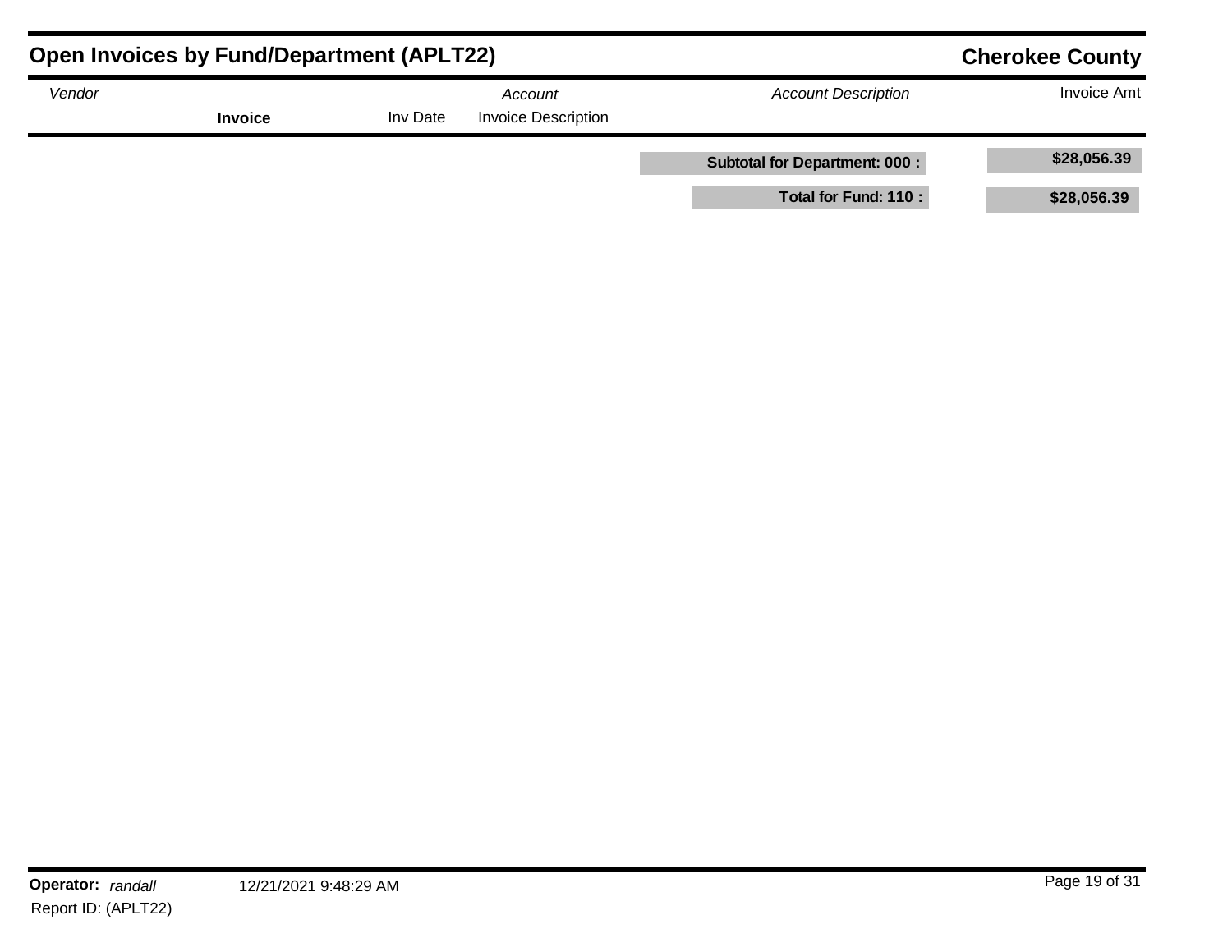|                | <b>Open Invoices by Fund/Department (APLT22)</b> |                         |                                       | <b>Cherokee County</b>               |                    |  |
|----------------|--------------------------------------------------|-------------------------|---------------------------------------|--------------------------------------|--------------------|--|
| Vendor         | <b>Invoice</b>                                   | Inv Date                | Account<br><b>Invoice Description</b> | <b>Account Description</b>           | <b>Invoice Amt</b> |  |
| Fund:<br>Dept: | 130<br><b>NOXIOUS WEED</b><br>000                | <b>NON-DEPARTMENTAL</b> |                                       |                                      |                    |  |
| 1802           | NATALINIS AUTOMOTIVE<br>792351                   | 12/16/2021              | 13000053025<br><b>INV 792351</b>      | <b>PARTS/VEHICLE REPAIRS</b>         | \$44.97            |  |
|                |                                                  |                         |                                       | <b>Subtotal for Department: 000:</b> | \$44.97            |  |
|                |                                                  |                         |                                       | Total for Fund: 130 :                | \$44.97            |  |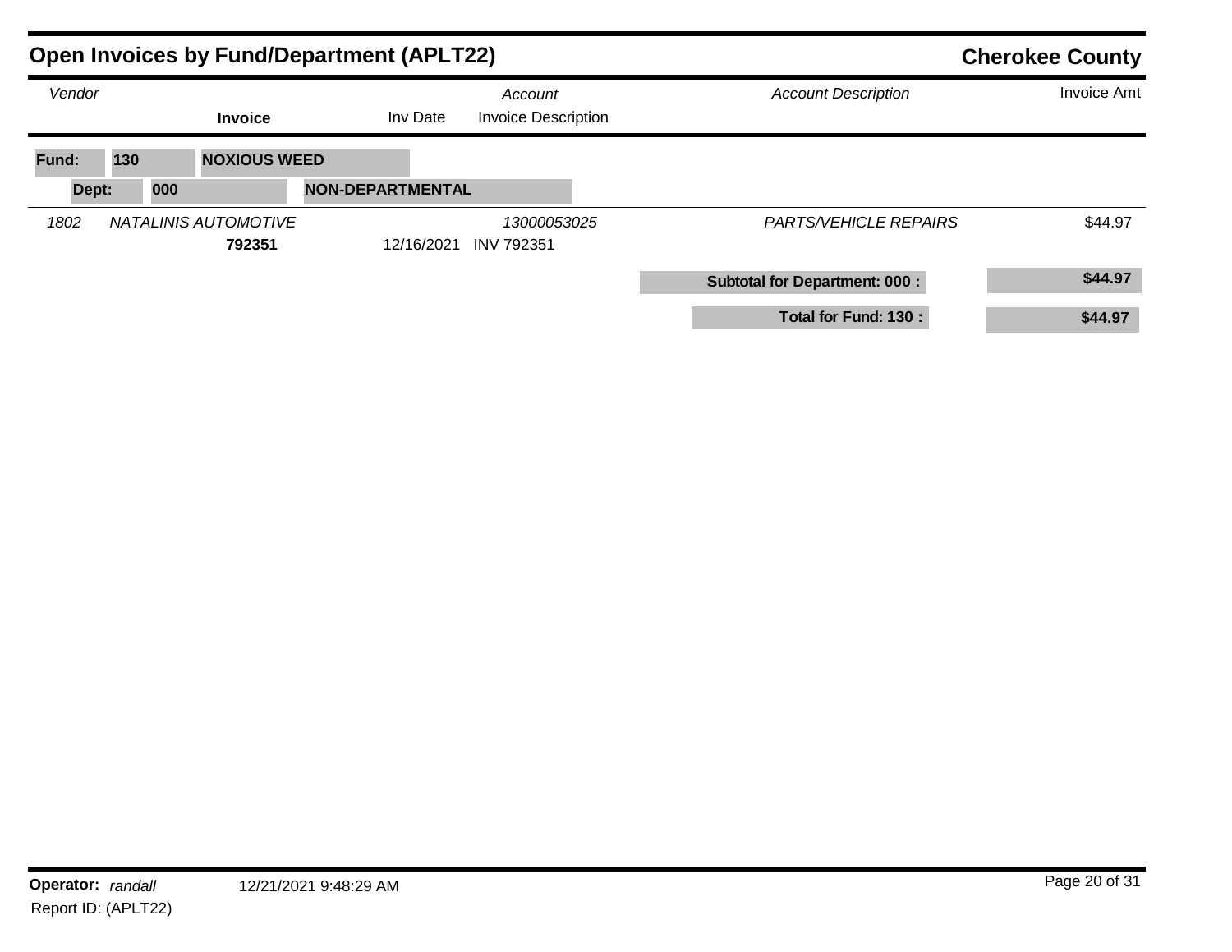|        |       |                                            | <b>Open Invoices by Fund/Department (APLT22)</b> |                                                 | <b>Cherokee County</b>          |                    |  |
|--------|-------|--------------------------------------------|--------------------------------------------------|-------------------------------------------------|---------------------------------|--------------------|--|
| Vendor |       | Invoice                                    | Inv Date                                         | Account<br><b>Invoice Description</b>           | <b>Account Description</b>      | <b>Invoice Amt</b> |  |
| Fund:  | 140   | <b>HEALTH</b>                              |                                                  |                                                 |                                 |                    |  |
| Dept:  | 000   |                                            | <b>NON-DEPARTMENTAL</b>                          |                                                 |                                 |                    |  |
| 302    |       | <b>CHASE CARD SERVICES</b><br>1229         | 12/20/2021                                       | 14000053073<br>ACCT 4246311970005747            | <b>MEETING COSTS</b>            | \$485.01           |  |
| 302    |       | <b>CHASE CARD SERVICES</b><br>1229         | 12/20/2021                                       | 14000053182<br>ACCT 4246311970005747            | <b>CONTRACTS</b>                | \$15.00            |  |
| 302    |       | <b>CHASE CARD SERVICES</b><br>1229         |                                                  | 14000053072<br>12/20/2021 ACCT 4246311970005747 | GAS, ELECTRIC, WATER/PHONE      | \$33.32            |  |
| 302    |       | <b>CHASE CARD SERVICES</b><br>1229         | 12/20/2021                                       | 14000053021<br>ACCT 4246311970005747            | PRINTING/OFFICE SUPPLIES        | \$171.99           |  |
| 302    |       | <b>CHASE CARD SERVICES</b><br>1229         | 12/20/2021                                       | 14000053073<br>ACCT 4246311970005747            | <b>MEETING COSTS</b>            | (\$125.00)         |  |
| 457    |       | 6589 HE                                    | COMMUNITY HEALTH CENTER OF SEK INC<br>12/17/2021 | 14000053182<br><b>INV 6589</b>                  | <b>CONTRACTS</b>                | \$100.00           |  |
| 516    |       | 1229                                       | CRAW-KAN TELEPHONE COOPERATIVE INC               | 14000053072<br>12/14/2021 ACCT 129793           | GAS, ELECTRIC, WATER/PHONE      | \$21.25            |  |
| 1647   |       | MCKESSON MEDICAL-SURGICAL<br>53720711      | 12/17/2021                                       | 14000053043<br>INV 53720711                     | <b>HEALTH DEPT MED SUPPLIES</b> | \$87.23            |  |
| 1916   | PACCC | 1229                                       | 12/20/2021                                       | 14000053075<br>2022 MEMBERSHIP                  | <b>DUES/SUBSCRIPTIONS</b>       | \$25.00            |  |
| 2050   |       | <b>QUALITY PEST CONTROL INC</b><br>1229 HE | 12/17/2021                                       | 14000053076<br><b>MONTHLY SPRAY</b>             | PROFESSIONAL SERVICES           | \$50.00            |  |
| 2579   |       | <b>VERIZON WIRELESS</b><br>9894954069      | 12/20/2021                                       | 14000053072<br>INV 96894954069                  | GAS, ELECTRIC, WATER/PHONE      | \$131.95           |  |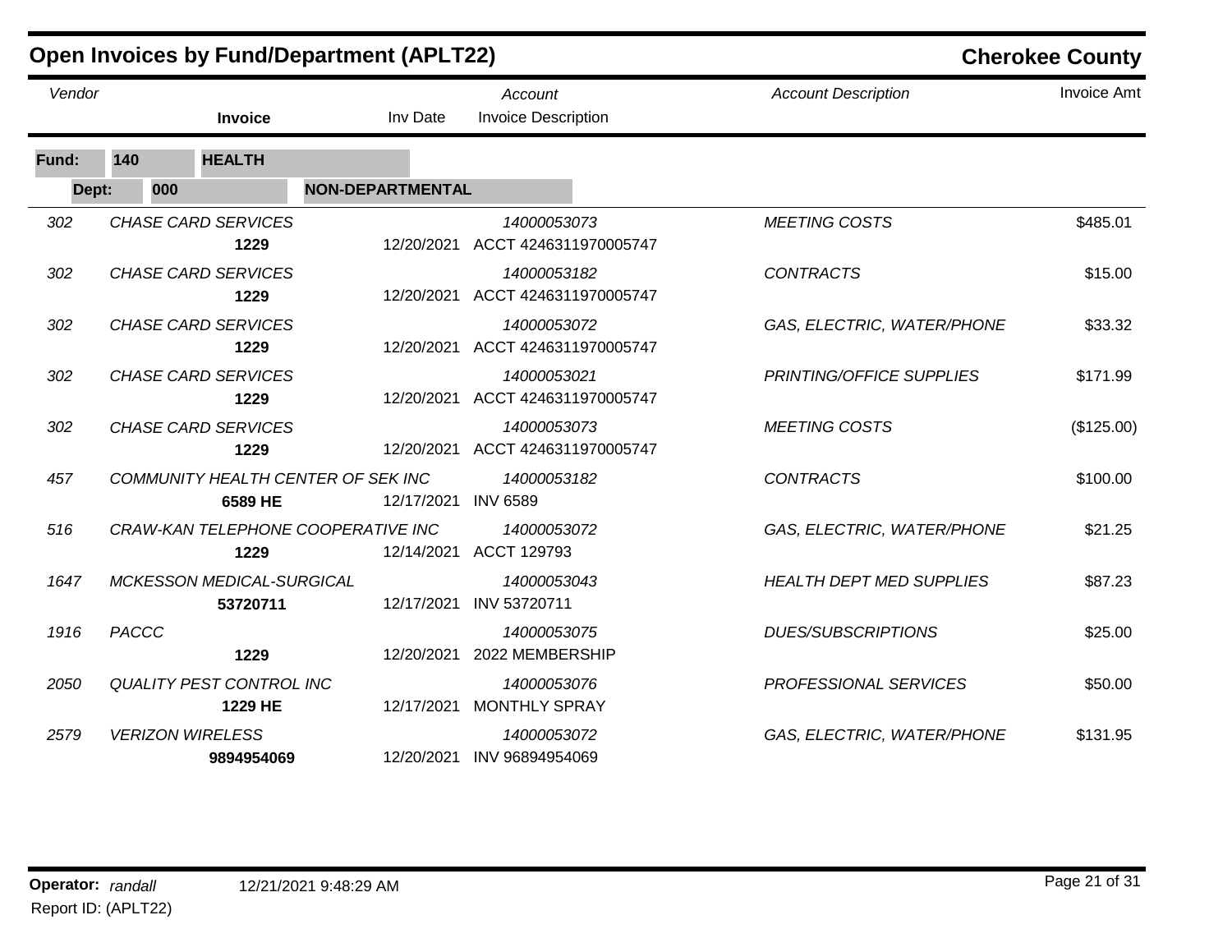| <b>Open Invoices by Fund/Department (APLT22)</b> | <b>Cherokee County</b> |          |                                       |                                      |                    |
|--------------------------------------------------|------------------------|----------|---------------------------------------|--------------------------------------|--------------------|
| Vendor                                           | <b>Invoice</b>         | Inv Date | Account<br><b>Invoice Description</b> | <b>Account Description</b>           | <b>Invoice Amt</b> |
|                                                  |                        |          |                                       | <b>Subtotal for Department: 000:</b> | \$995.75           |
|                                                  |                        |          |                                       | Total for Fund: 140 :                | \$995.75           |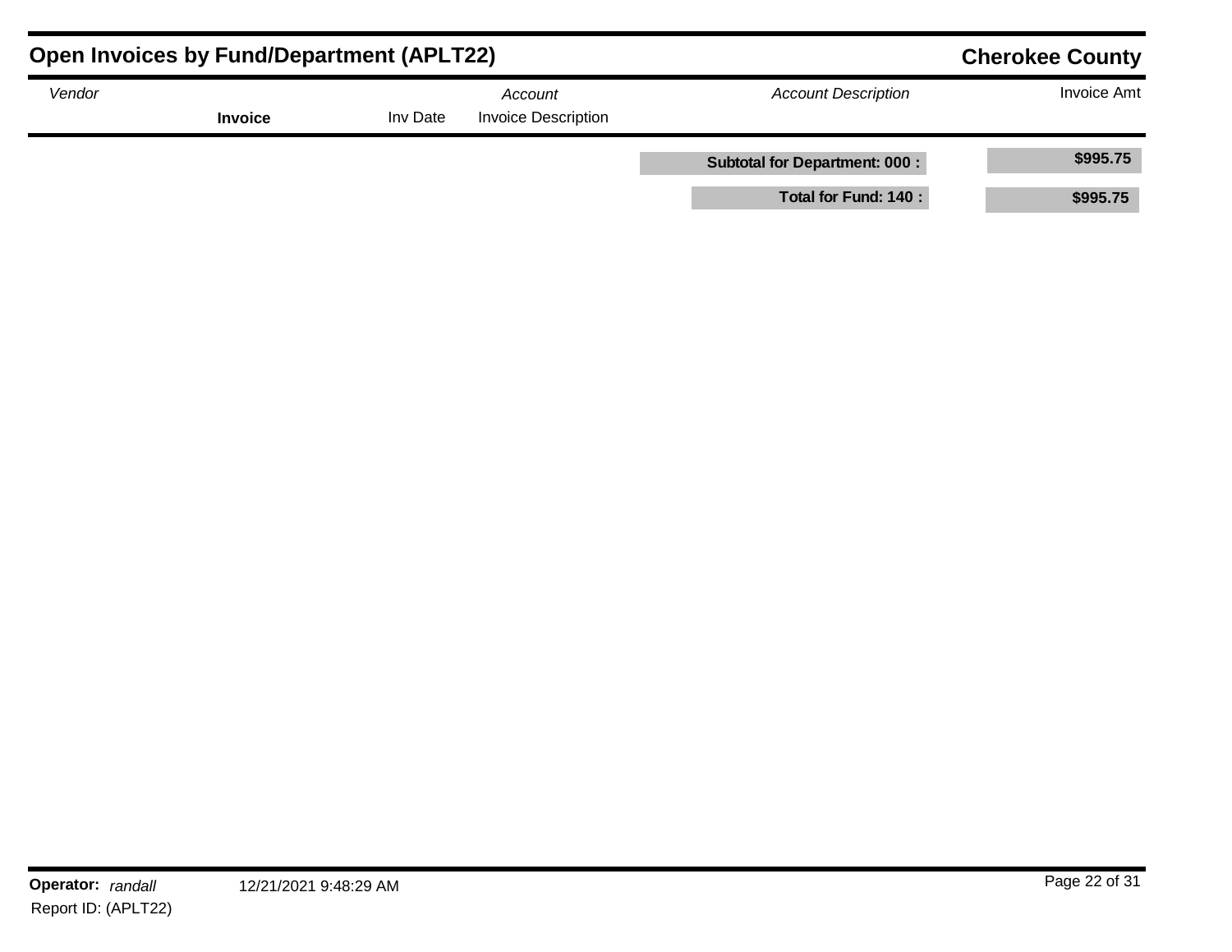|        |                 |                        | <b>Open Invoices by Fund/Department (APLT22)</b> | <b>Cherokee County</b>                |  |                                      |                    |
|--------|-----------------|------------------------|--------------------------------------------------|---------------------------------------|--|--------------------------------------|--------------------|
| Vendor |                 | <b>Invoice</b>         | Inv Date                                         | Account<br><b>Invoice Description</b> |  | <b>Account Description</b>           | <b>Invoice Amt</b> |
| Fund:  | 160             | <b>DIRECT ELECTION</b> |                                                  |                                       |  |                                      |                    |
| Dept:  | 000             |                        | <b>NON-DEPARTMENTAL</b>                          |                                       |  |                                      |                    |
| 2410   | STRONGHOLD DATA | 37331                  | 12/14/2021                                       | 16000053002<br><b>INV 37331</b>       |  | <b>SALARIES</b>                      | \$2,170.88         |
|        |                 |                        |                                                  |                                       |  | <b>Subtotal for Department: 000:</b> | \$2,170.88         |
|        |                 |                        |                                                  |                                       |  | Total for Fund: 160 :                | \$2,170.88         |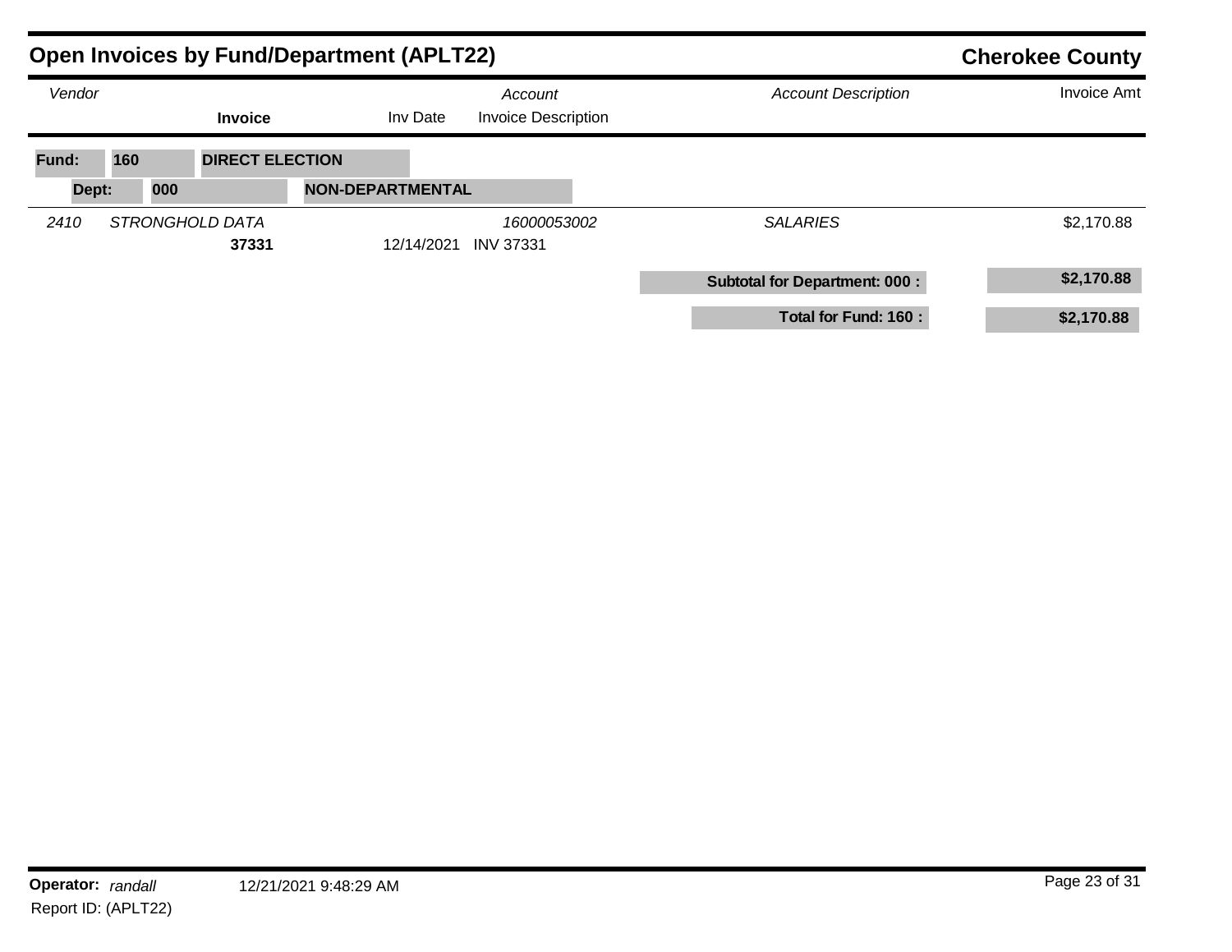|        | <b>Open Invoices by Fund/Department (APLT22)</b> |                               |                                       | <b>Cherokee County</b>               |                    |
|--------|--------------------------------------------------|-------------------------------|---------------------------------------|--------------------------------------|--------------------|
| Vendor | <b>Invoice</b>                                   | Inv Date                      | Account<br><b>Invoice Description</b> | <b>Account Description</b>           | <b>Invoice Amt</b> |
| Fund:  | 190                                              | <b>SPECIAL BRIDGE BUILDIN</b> |                                       |                                      |                    |
| Dept:  | 000                                              | <b>NON-DEPARTMENTAL</b>       |                                       |                                      |                    |
| 9259   | SCHWAB-EATON<br>19.147-5                         | 12/20/2021                    | 19000053089<br>INV 19.147-5           | OTHER CONTRACTUAL                    | \$1,473.11         |
|        |                                                  |                               |                                       | <b>Subtotal for Department: 000:</b> | \$1,473.11         |
|        |                                                  |                               |                                       | Total for Fund: 190 :                | \$1,473.11         |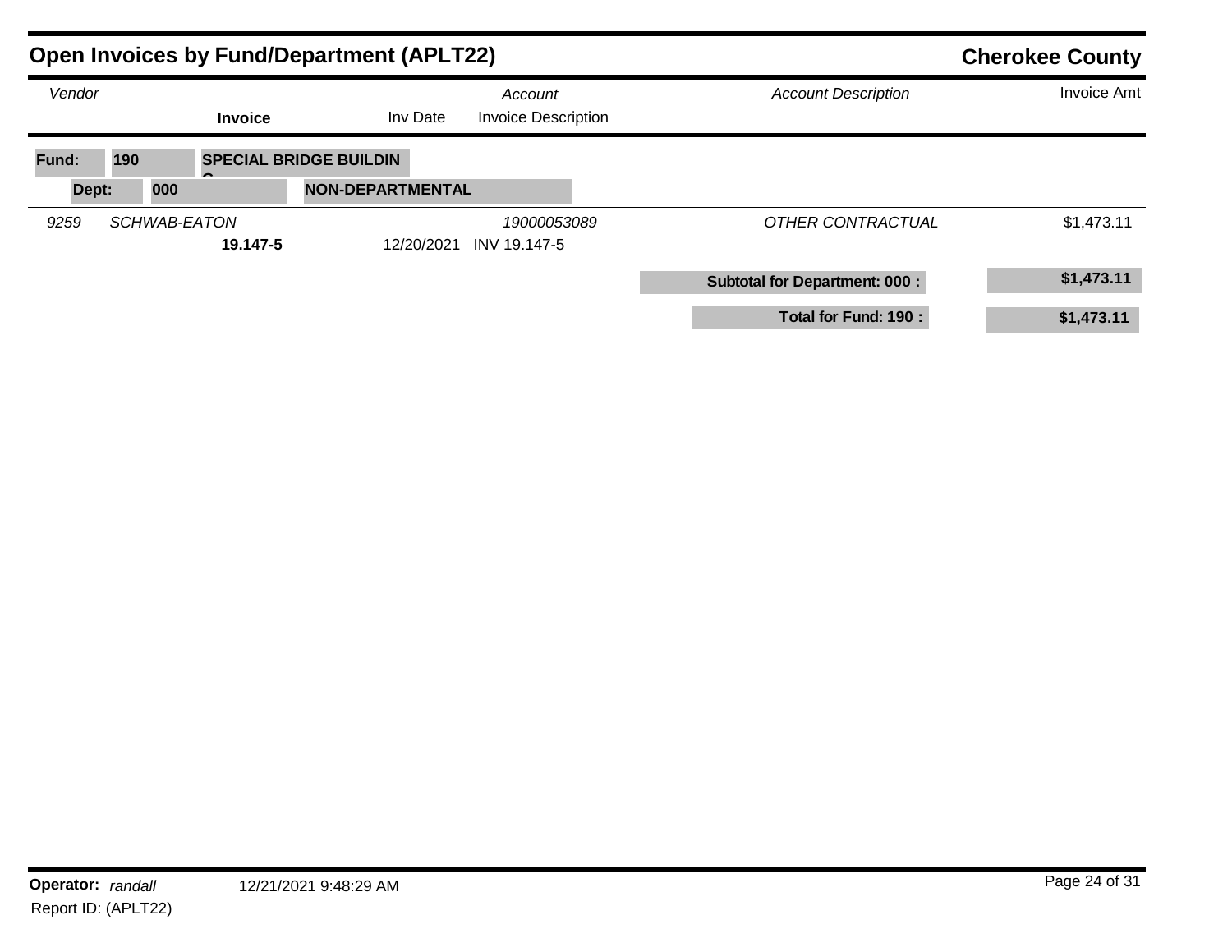| <b>Open Invoices by Fund/Department (APLT22)</b> |      |     |                |                                     |            |                                       | <b>Cherokee County</b> |                                      |                    |
|--------------------------------------------------|------|-----|----------------|-------------------------------------|------------|---------------------------------------|------------------------|--------------------------------------|--------------------|
| Vendor                                           |      |     | <b>Invoice</b> |                                     | Inv Date   | Account<br><b>Invoice Description</b> |                        | <b>Account Description</b>           | <b>Invoice Amt</b> |
| Fund:                                            | 224  |     |                | <b>CHEROKEE COUNTY 911</b>          |            |                                       |                        |                                      |                    |
| Dept:                                            |      | 000 |                | <b>NON-DEPARTMENTAL</b>             |            |                                       |                        |                                      |                    |
| 80                                               | AT&T |     |                |                                     |            | 22400053300                           |                        | <b>MISC PAID OUT</b>                 | \$318.56           |
|                                                  |      |     | 1229           |                                     | 12/14/2021 | ACCT 31614001004978                   |                        |                                      |                    |
| 707                                              |      |     |                | ENVIRONMENTAL SYSTEMS RESEARCH INST |            | 22400053300                           |                        | <b>MISC PAID OUT</b>                 | \$2,727.40         |
|                                                  |      |     | 26044629       |                                     | 12/15/2021 | QUOTATION 26044629                    |                        |                                      |                    |
|                                                  |      |     |                |                                     |            |                                       |                        | <b>Subtotal for Department: 000:</b> | \$3,045.96         |
|                                                  |      |     |                |                                     |            |                                       |                        | Total for Fund: 224 :                | \$3,045.96         |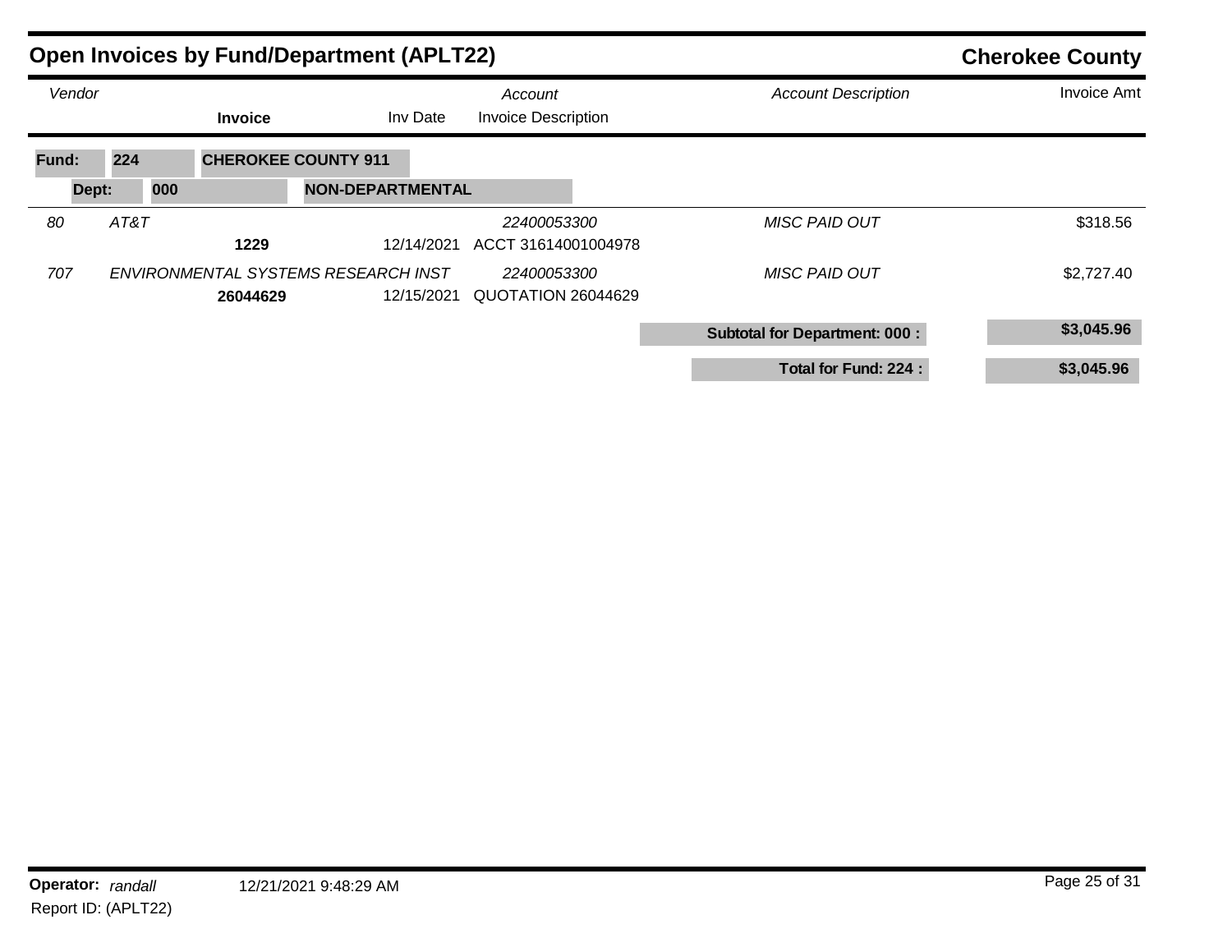| <b>Open Invoices by Fund/Department (APLT22)</b> |     |                                     |                         |            |                                       |                              |                                      | <b>Cherokee County</b> |
|--------------------------------------------------|-----|-------------------------------------|-------------------------|------------|---------------------------------------|------------------------------|--------------------------------------|------------------------|
| Vendor                                           |     | <b>Invoice</b>                      |                         | Inv Date   | Account<br><b>Invoice Description</b> |                              | <b>Account Description</b>           | <b>Invoice Amt</b>     |
| Fund:                                            | 230 | <b>APPRAISER COSTS</b>              |                         |            |                                       |                              |                                      |                        |
| Dept:                                            | 000 |                                     | <b>NON-DEPARTMENTAL</b> |            |                                       |                              |                                      |                        |
| 444                                              |     | <b>COLUMBUS NEWS REPORT</b><br>1229 |                         | 12/20/2021 | 23000053075                           | 12 MO SUBSCRIPTION/APPRAISER | <b>DUES/SUBSCRIPTIONS</b>            | \$135.00               |
|                                                  |     |                                     |                         |            |                                       |                              | <b>Subtotal for Department: 000:</b> | \$135.00               |
|                                                  |     |                                     |                         |            |                                       |                              | Total for Fund: 230 :                | \$135.00               |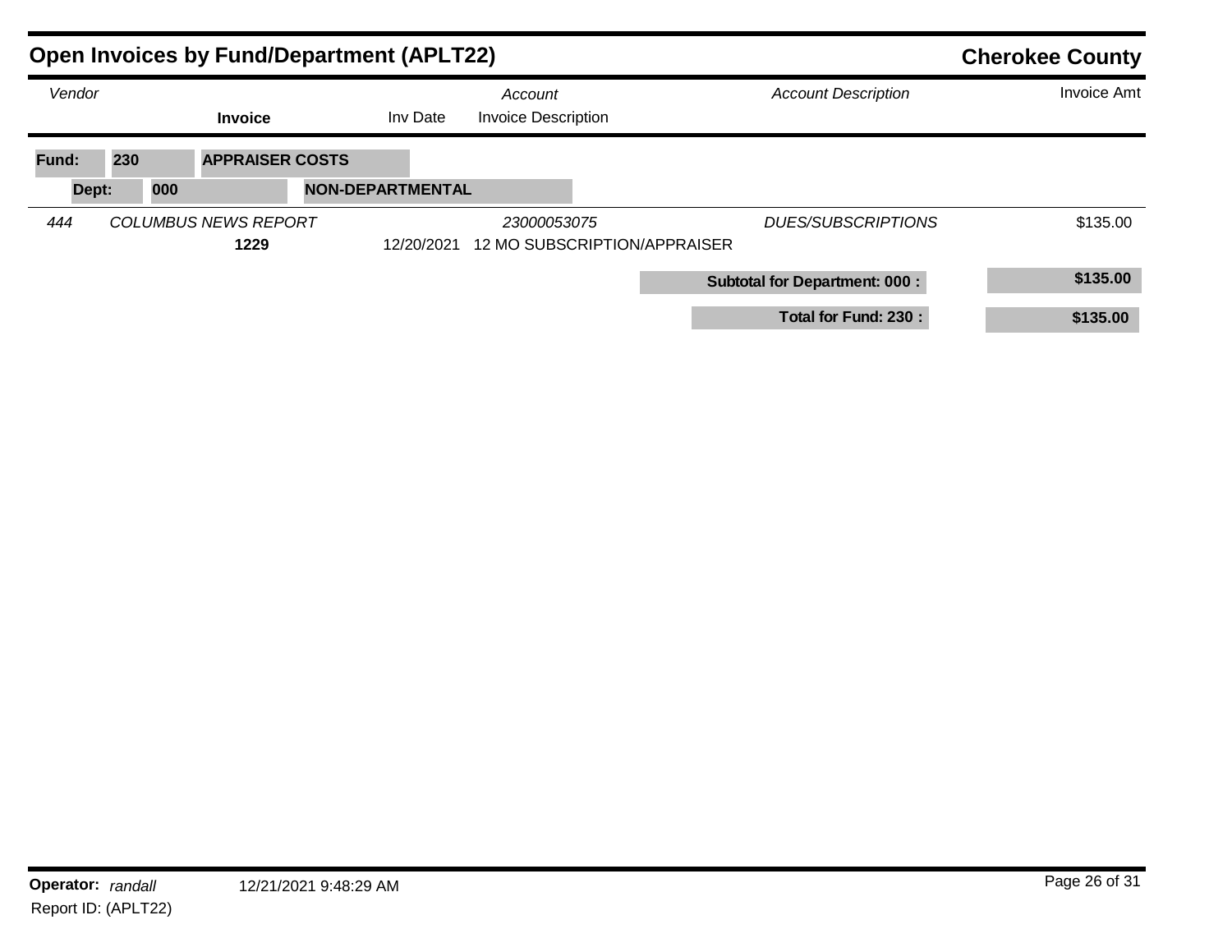| <b>Open Invoices by Fund/Department (APLT22)</b> | <b>Cherokee County</b> |                                   |                         |                                             |                                                                     |                    |
|--------------------------------------------------|------------------------|-----------------------------------|-------------------------|---------------------------------------------|---------------------------------------------------------------------|--------------------|
| Vendor                                           |                        | <b>Invoice</b>                    | Inv Date                | Account<br><b>Invoice Description</b>       | <b>Account Description</b>                                          | <b>Invoice Amt</b> |
| Fund:                                            | 260                    | <b>EMPLOYEE BENEFITS</b>          |                         |                                             |                                                                     |                    |
| Dept:                                            | 000                    |                                   | <b>NON-DEPARTMENTAL</b> |                                             |                                                                     |                    |
| 1305                                             | <b>KCAMP</b>           | 1229                              | 12/20/2021              | 26000053306<br><b>CLAIM PPMED2021013164</b> | <b>KCAMP</b>                                                        | \$5,000.00         |
| 9358                                             |                        | <b>MARQUEE HEALTH LLC</b><br>9197 | 12/17/2021              | 26000053005<br><b>INV 9197</b>              | <b>EMPLOYEE BENEFITS</b>                                            | \$118.00           |
| 1680                                             | <b>MERITAIN HEALTH</b> | 1229                              | 12/20/2021              | 26000053215                                 | <b>MERITAIN HEALTH</b><br>GROUP 02438, CHEROKEE CO KANSAS, JAN 2022 | \$37,810.26        |
|                                                  |                        |                                   |                         |                                             | <b>Subtotal for Department: 000:</b>                                | \$42,928.26        |
|                                                  |                        |                                   |                         |                                             | Total for Fund: 260 :                                               | \$42,928.26        |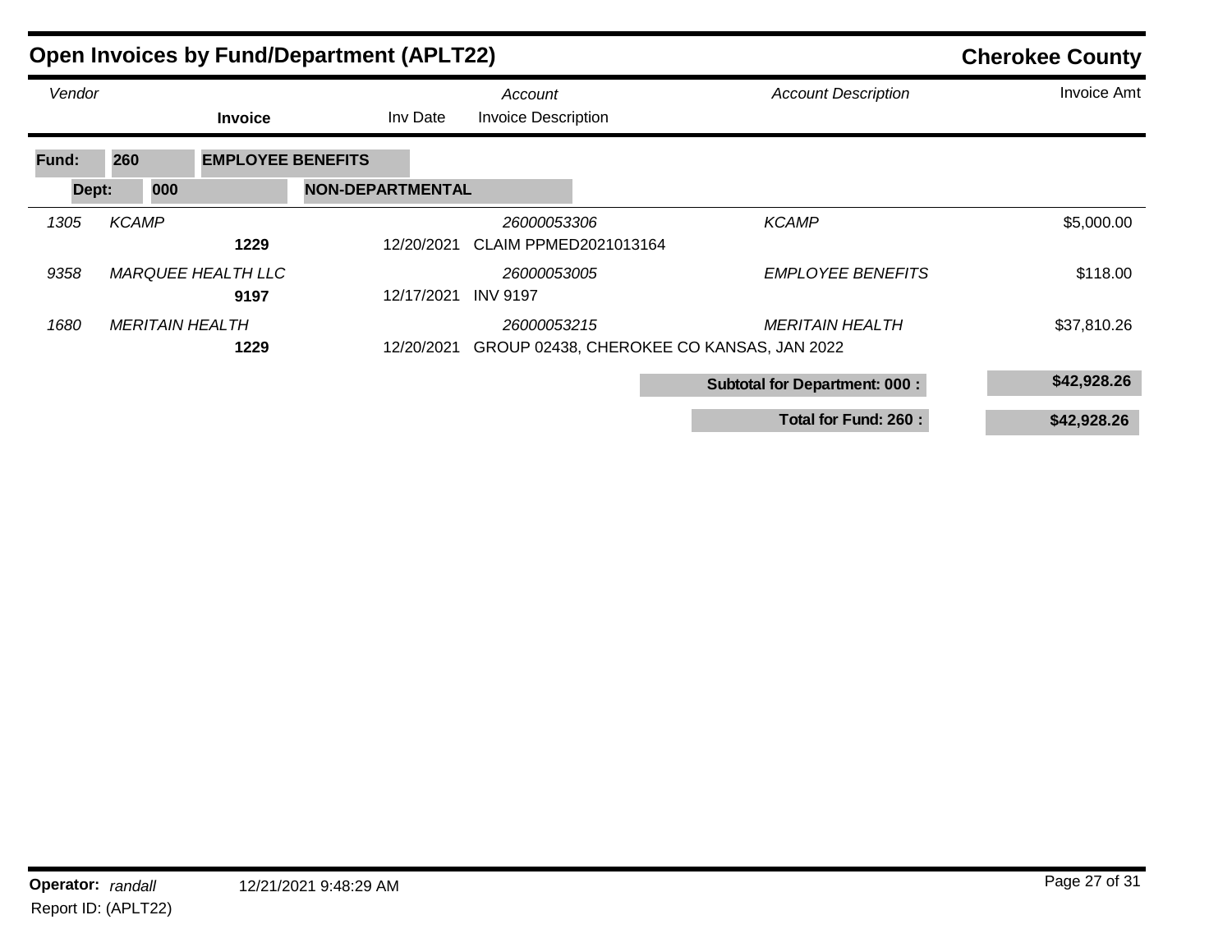| <b>Open Invoices by Fund/Department (APLT22)</b> |                    | <b>Cherokee County</b>                       |                         |                                          |                                      |                    |
|--------------------------------------------------|--------------------|----------------------------------------------|-------------------------|------------------------------------------|--------------------------------------|--------------------|
| Vendor                                           |                    | <b>Invoice</b>                               | Inv Date                | Account<br><b>Invoice Description</b>    | <b>Account Description</b>           | <b>Invoice Amt</b> |
| Fund:                                            | 300                | <b>SERVICE FOR ELDERLY</b>                   |                         |                                          |                                      |                    |
| Dept:                                            | 000                |                                              | <b>NON-DEPARTMENTAL</b> |                                          |                                      |                    |
| 344                                              | <b>CENTURYLINK</b> | 1229                                         | 12/14/2021              | 30000053074<br>ACCT 313355170            | <b>TELEPHONE BILLS</b>               | \$100.99           |
| 344                                              | <b>CENTURYLINK</b> | <b>1229 ELD1</b>                             | 12/14/2021              | 30000053074<br>ACCT 313571296            | <b>TELEPHONE BILLS</b>               | \$89.54            |
| 1427                                             |                    | <b>KANSAS GAS SERVICE</b><br><b>1229 ELD</b> | 12/14/2021              | 30000053072<br>ACCT 510074383 1179346 45 | GAS, ELECTRIC, WATER                 | \$151.89           |
|                                                  |                    |                                              |                         |                                          | <b>Subtotal for Department: 000:</b> | \$342.42           |
|                                                  |                    |                                              |                         |                                          | Total for Fund: 300 :                | \$342.42           |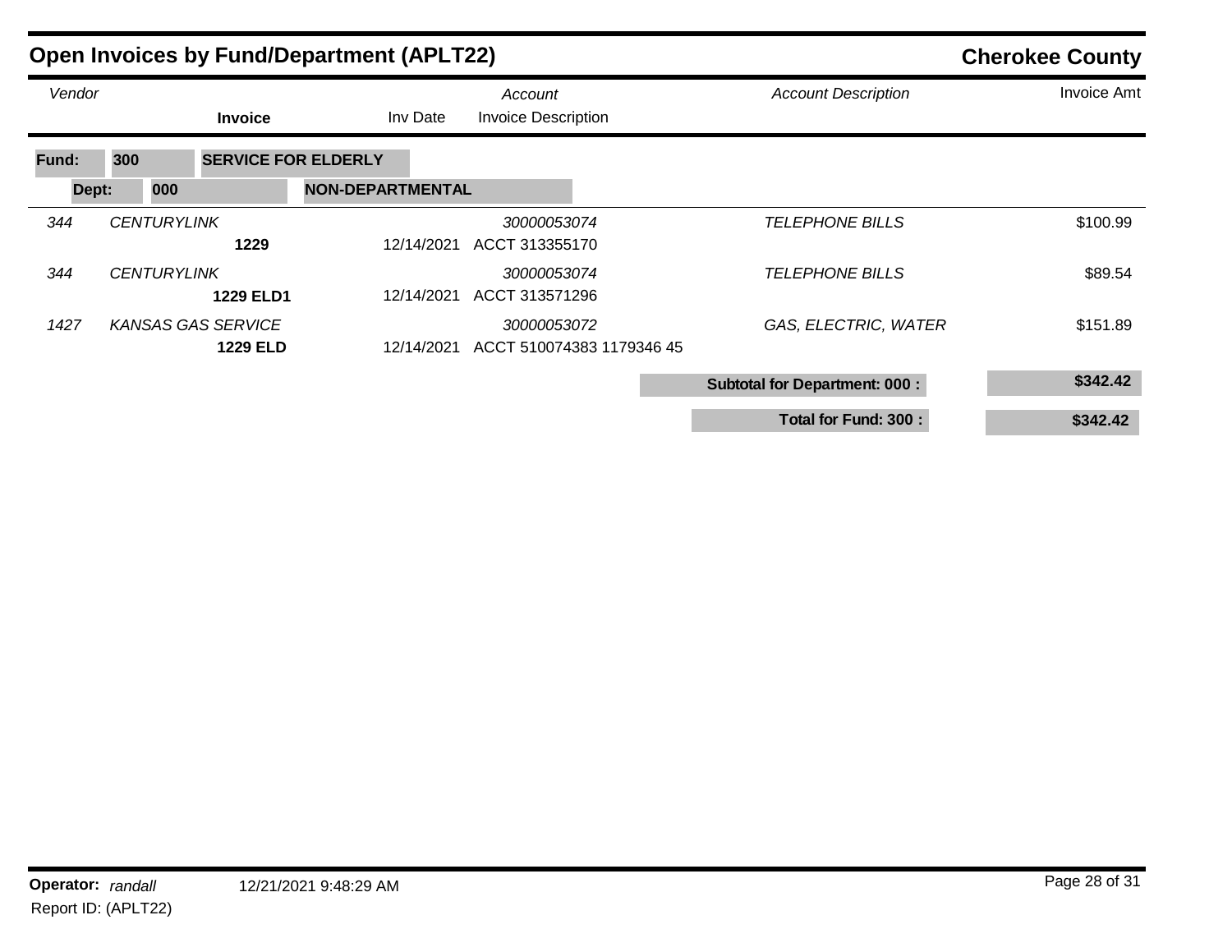| <b>Open Invoices by Fund/Department (APLT22)</b> |     |     |                                             |                              |            |                                       |  | <b>Cherokee County</b>               |                    |  |
|--------------------------------------------------|-----|-----|---------------------------------------------|------------------------------|------------|---------------------------------------|--|--------------------------------------|--------------------|--|
| Vendor                                           |     |     | <b>Invoice</b>                              |                              | Inv Date   | Account<br><b>Invoice Description</b> |  | <b>Account Description</b>           | <b>Invoice Amt</b> |  |
| Fund:                                            | 330 |     | <b>ATIONI</b>                               | <b>SEWER DISTRICT#1 OPER</b> |            |                                       |  |                                      |                    |  |
| Dept:                                            |     | 000 |                                             | <b>NON-DEPARTMENTAL</b>      |            |                                       |  |                                      |                    |  |
| 696                                              |     |     | LIBERTY UTILITIES<br><b>1229 SEW1</b>       |                              | 12/14/2021 | 33000053072<br>ACCT 866807-56-3       |  | GAS, ELECTRIC, WATER                 | \$165.63           |  |
| 696                                              |     |     | <b>LIBERTY UTILITIES</b><br><b>1229 SEW</b> |                              | 12/14/2021 | 33000053072<br>ACCT 369339-68-4       |  | GAS, ELECTRIC, WATER                 | \$87.41            |  |
|                                                  |     |     |                                             |                              |            |                                       |  | <b>Subtotal for Department: 000:</b> | \$253.04           |  |
|                                                  |     |     |                                             |                              |            |                                       |  | Total for Fund: 330 :                | \$253.04           |  |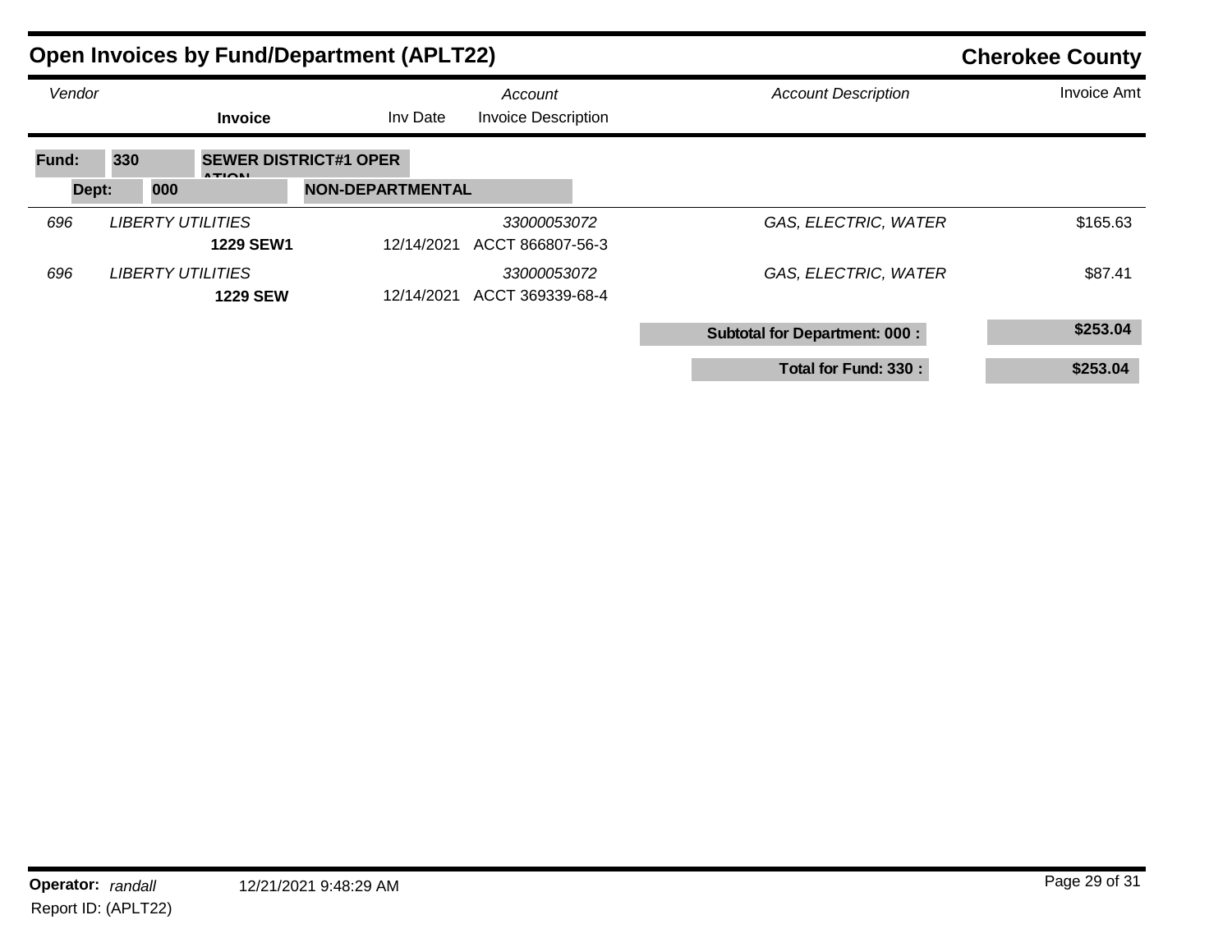| <b>Open Invoices by Fund/Department (APLT22)</b> | <b>Cherokee County</b>                                   |                         |                                            |                                      |                    |
|--------------------------------------------------|----------------------------------------------------------|-------------------------|--------------------------------------------|--------------------------------------|--------------------|
| Vendor                                           | <b>Invoice</b>                                           | Inv Date                | Account<br><b>Invoice Description</b>      | <b>Account Description</b>           | <b>Invoice Amt</b> |
| Fund:<br>Dept:                                   | 440<br><b>SPECIAL ALCOHOL PROG</b><br><b>DARE</b><br>000 | <b>NON-DEPARTMENTAL</b> |                                            |                                      |                    |
| 2369                                             | SPRING RIVER WELLNESS CENTER<br>1229                     | 12/20/2021              | <i>44000053300</i><br>DISTRIBUTION/ALCOHOL | <b>MISC PAID OUT</b>                 | \$3,769.50         |
|                                                  |                                                          |                         |                                            | <b>Subtotal for Department: 000:</b> | \$3,769.50         |
|                                                  |                                                          |                         |                                            | Total for Fund: 440 :                | \$3,769.50         |